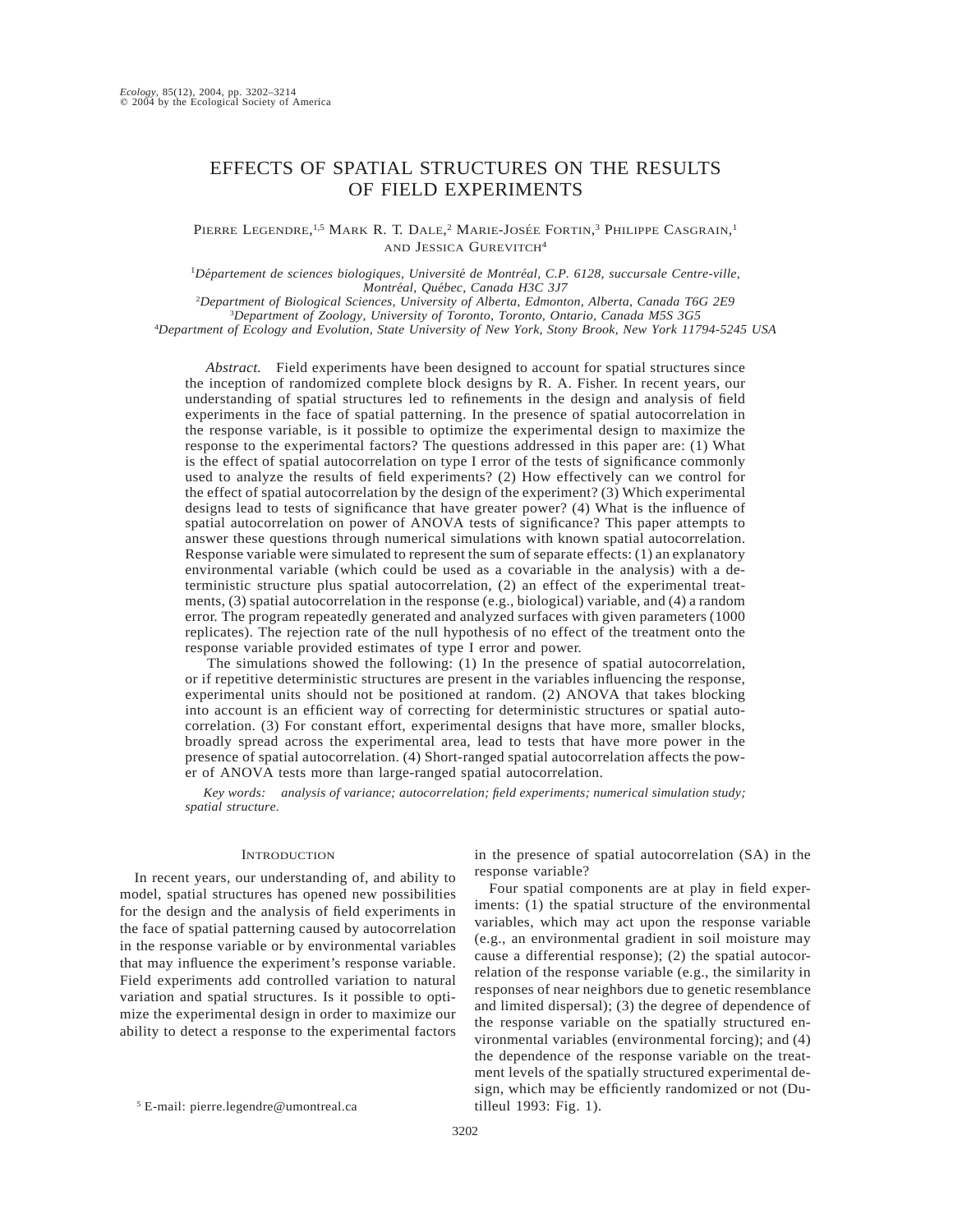Field experiments have been designed to account for spatial structure since the inception of randomized complete block designs by Ronald A. Fisher (1926). Fisher was seeking ways of improving field experiments in agriculture. His designs have become standard conceptual instruments for research in many fields, including ecology. A huge number of papers have appeared on the subject (Hahn 1982). Blocking has been introduced to consider the mixed effects of inherent spatial dependence of the environmental variables and the spatial dependence of the response variable to it (Underwood 1997). Other approaches have been proposed to deal with the effects of the spatial autocorrelation of the response variable. Bartlett (1978) perfected a previously proposed method of correction for the effect of spatial autocorrelation due to an autoregressive process in randomized field experiments, adjusting plot values by covariance on neighboring plots before the analysis of variance. Geostatistical approaches have also been proposed to account for spatial autocorrelation (Ver Hoef and Cressie 2001).

There is a great deal of information and discussion in the statistical and ecological literature on the effects of spatial autocorrelation on statistical tests and possible solutions to the problem it presents at the stage of testing (among others, Sokal et al. 1993, van Es and van Es 1993, Hoosbeek et al. 1998, Bonham and Reich 1999, Casler 1999, Dale and Fortin 2002, Keitt et al. 2002). In this paper, we investigate how the impact of the effect of spatial autocorrelation can be reduced at the stage of designing experiments. In a companion paper (Legendre et al. 2002), we investigated the consequences of deterministic spatial structures and spatial autocorrelation for the design and analysis of ecological field surveys. To avoid incorrect conclusions, the study design needs to be adjusted to suit the scale of the heterogeneity of the system being studied (Dutilleul 1998).

The questions addressed in this paper are: (1) What is the effect of spatial autocorrelation on the type I error of the tests of significance commonly used to analyze the results of field experiments? (2) Can we control for the effect of spatial autocorrelation by the design of the experiment? (3) Which designs lead to tests of significance that have the most power? We compared the completely randomized design to several types of blocked experimental designs. (4) What is the influence of spatial autocorrelation on power of the ANOVA tests of significance? To answer these questions, we used numerical simulations to estimate the rate of type I error and power of the tests of significance in analyses of variance associated with different experimental designs and types of spatial structures.

#### **METHODS**

#### *Data generation model*

A response variable (*R*) measured during a field experiment is considered in our simulations to represent the sum of separate effects: the fixed effect of the treatment  $(T)$ , the influence of an explanatory environmental variable  $(E)$ , spatial autocorrelation in the response variable  $(SA_R)$ , and a spatially unstructured random error component  $(\varepsilon)$  taking independent values for each observation *i*:

$$
R_i = T_i + f(E_i) + SA_{Ri} + \varepsilon_i.
$$
 (1)

The environmental variable, in turn, may possess a deterministic structure (*D*) plus a spatially autocorrelated error component  $(SA<sub>F</sub>)$  and independent error at each point:

$$
E_i = D_i + S A_{E_i} + \varepsilon_i. \tag{2}
$$

For example, soil texture may vary from the top to the bottom of a hill due to sorting of soil particles during erosion (deterministic structure). In addition, due to their history, local patches of soil may tend to resemble one another more closely than they do patches further away (spatial autocorrelation). As a result, the model for the response variable *R* comprises some or all of the following elements:

$$
R_i = T_i + \beta E_i + S A_{Ri} + \varepsilon_i. \tag{3}
$$

The assumptions of this model are the following: (1) All environmental effects can be summarized by a single variable whose effect on *R* is linear; the effect is thus modeled by multiplying *E* by a transfer (regression-type) parameter  $\beta$ . (2) The error component  $\varepsilon$ , which takes independent values (i.e., not spatially autocorrelated) for each observation *i,* is modeled as a normal error term whose variance (Var) is fixed by a parameter provided for each simulation. A normal error can legitimately be assumed for a natural phenomenon that results from a large number of factors acting independently, whose random effects are cumulative, if the variance of the phenomenon produced by each factor is small (Galton 1898).

#### *Simulation method*

For this paper, a simulation run was controlled by a series of parameters as follows: (1) specify the number of simulations to be made and the size of the experimental field, which is given in number of pixels from west to east and from north to south; (2) specify an experimental design (number of treatments, number of blocks, number of replicates per treatment in each block, geographic positions of the experimental units); (3) specify a treatment level for each experimental treatment; (4) specify the characteristics of the environmental component *E* (the type of deterministic structure *D,* the parameters of the spherical variogram specifying the autocorrelation function  $SA<sub>E</sub>$  for the environmental variable, and the slope parameter *b* through which the environmental component will carry on to the response variable); (5) specify the parameters of the variogram (nugget effect, sill, and range) specifying the autocorrelation function  $SA<sub>R</sub>$  for the response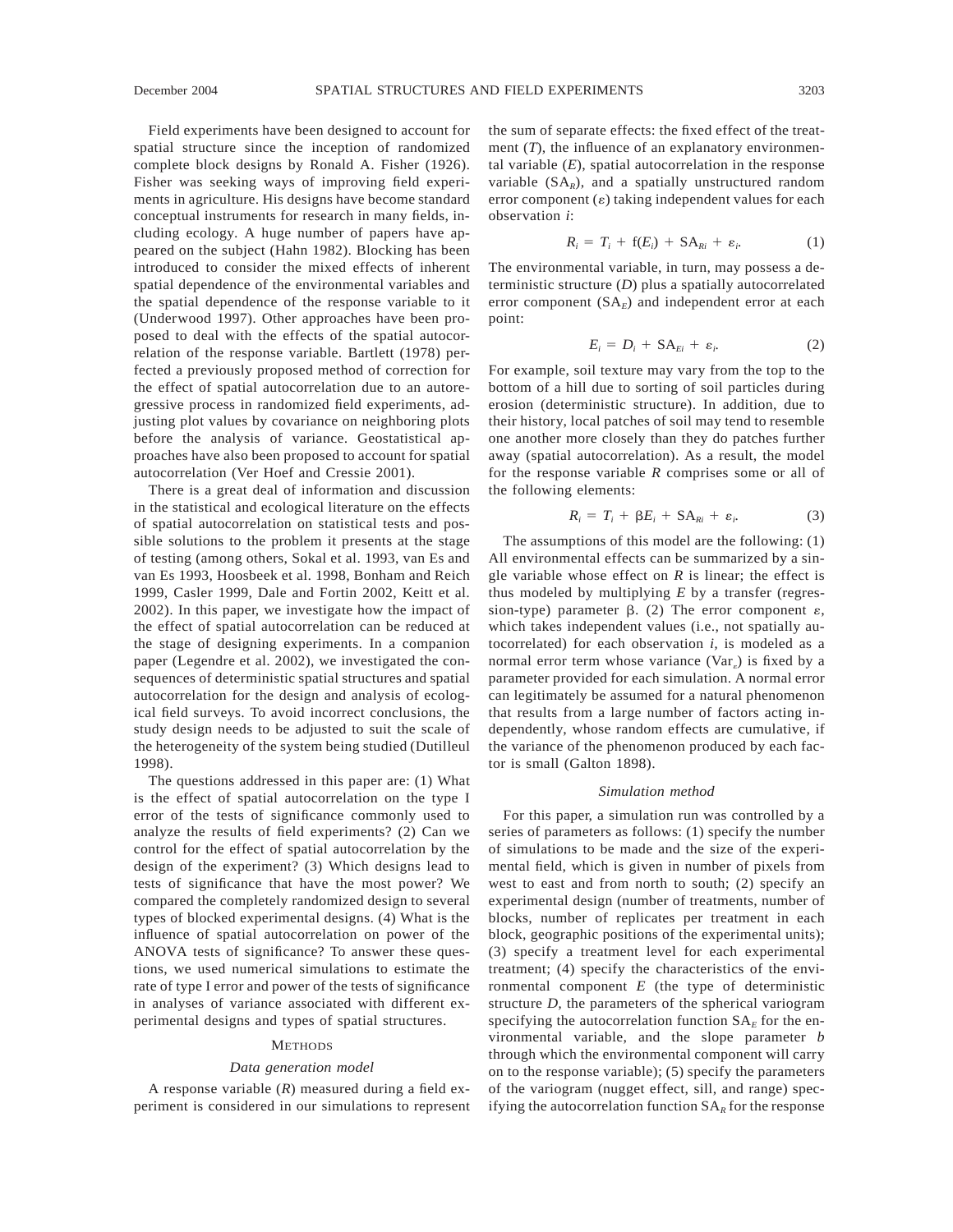variable; and (6) specify the variance of the normal error component  $\varepsilon$ .

A *simulation* designates the generation and analysis of a single data set. A *simulation run* comprises several simulations (typically 1000 in this study, although a few runs involved 10 000 simulations) in which independent data sets were generated using the same population parameters, and analyzed. At the end of a run, the rate of rejection of the ANOVA null hypothesis at the  $\alpha$  = 0.05 level was calculated, together with a 95% confidence interval. These statistics were used to assess type I error, evaluate the importance of blocking in the analysis of field experimental results, compare various ways of computing the ANOVA *F* statistic, and estimate the power of the six experimental designs that we studied in the presence of different amounts of spatial autocorrelation.

Type I error is the rate of rejection of the null hypothesis when the data conform to it. In the analysis of variance context,  $H_0$  is true when the statistical populations from which the data have been drawn at random have equal treatment values, hence there is no treatment effect. A test is said to have a correct rate of type I error if, across repeated simulations, the rate of rejection of  $H_0$  is approximately equal to the significance level  $\alpha$  used to make the statistical decision. Two problems may occur if the rejection rate is not approximately equal to the significance level. On the one hand, a test whose rate of rejection of  $H_0$  is larger than the significance level of the test, when  $H_0$  is true, is invalid. An invalid test leads to the wrong statistical decision more often than specified by the significance level of the test. On the other hand, a test whose rejection rate is smaller than the significance level remains valid, but its power is reduced (the test is too conservative).

#### *Simulation setup*

For each simulation, our program generated a response variable that represented the sum of separate effects, as explained in the *Data generation model* subsection: (1) an explanatory environmental variable with a deterministic structure plus spatial autocorrelation, (2) an effect of the experimental treatments, (3) spatial autocorrelation in the response (biological) variable, and (4) a random error component. Then it conducted an analysis of variance for the specified experimental design and produced a probability associated with the *F* statistic. The program generated and analyzed as many replicated data sets as required. Results were accumulated over all simulations of a run. A companion program allowed us to create lists of locations for all kinds of experimental designs; a list of locations was fed into the main simulation program together with the parameters specifying each simulation run.

The final statistic for a simulation run was the number of times the null hypothesis  $(H_0:$  no effect of the treatments onto the response variable) was rejected throughout the simulations, using the  $\alpha = 0.05$  significance level. A 95% confidence interval over the rejection rate was computed. The program also allowed us to obtain output files containing all values of individual simulated surfaces, which we used to draw maps for illustration of the results.

Spatially autocorrelated surfaces were generated using the conditional simulation method, as implemented in subroutine SGSIM of the geostatistical software library GSLIB (Deutsch and Journel 1992). When requested, SA of equal or unequal intensity was added to the environmental and response surfaces. The autocorrelation structure was determined by spherical variograms with nugget values of 0, sill values of 1, and ranges of  $\{0, 4, 16, 40\}$  pixels in the *x* and *y* directions, without anisotropy. SA with range of 0 means that no SA was added to the specified surface.

The following parameters were used in the simulations reported in this paper:

1) Overall field size: The simulations were carried out in a  $100 \times 100$  pixel field.

2) Types of spatial effects in the underlying environment: Four types of environmental variables were generated in different simulation runs:

- Type 0.—Flat surface, plus spatial autocorrelation if requested, no random normal error;
- Type 1.—Flat surface, random normal error, plus spatial autocorrelation if requested;
- Type 2.—Gradients in the *x* and *y* directions (values in the range [0, 1]), random normal error, plus spatial autocorrelation if requested;
- Type 3.—Four waves across the field (values in the range [0, 1]), random normal error, plus spatial autocorrelation if requested.

3) Types of spatial effects in the responses: The effect of the environmental variable was carried over to the response variable using a transfer parameter,  $b =$ 1, corresponding to the parameter  $\beta$  of the model (Eq. 3), which determines the transfer of the effect from the environmental to the response variable (i.e., the degree to which the response variable reflects the environmental variable). Spatial autocorrelation was added to the response surface, as well as standard normal error  $N(0, 1)$  drawn independently at each point of the surface. Treatment values, described in paragraph 5 below, were added to the response surfaces at the locations of the experimental units.

4) Experimental designs and sample sizes: Six experimental designs were used over the 10 000-pixel field; they involved sample sizes of  $n = 36, 81$ , or 144 experimental units (or plots) inclusive of all three treatments (Fig. 1; Figs. A1 and A2, Appendix A). These values were squared integers; this was a necessary condition for several of the experimental designs used in this study. Values of *n* reported in the literature are more commonly at the lower end of the range represented by our values  $n = 36$  and  $n = 81$ ;  $n = 144$  is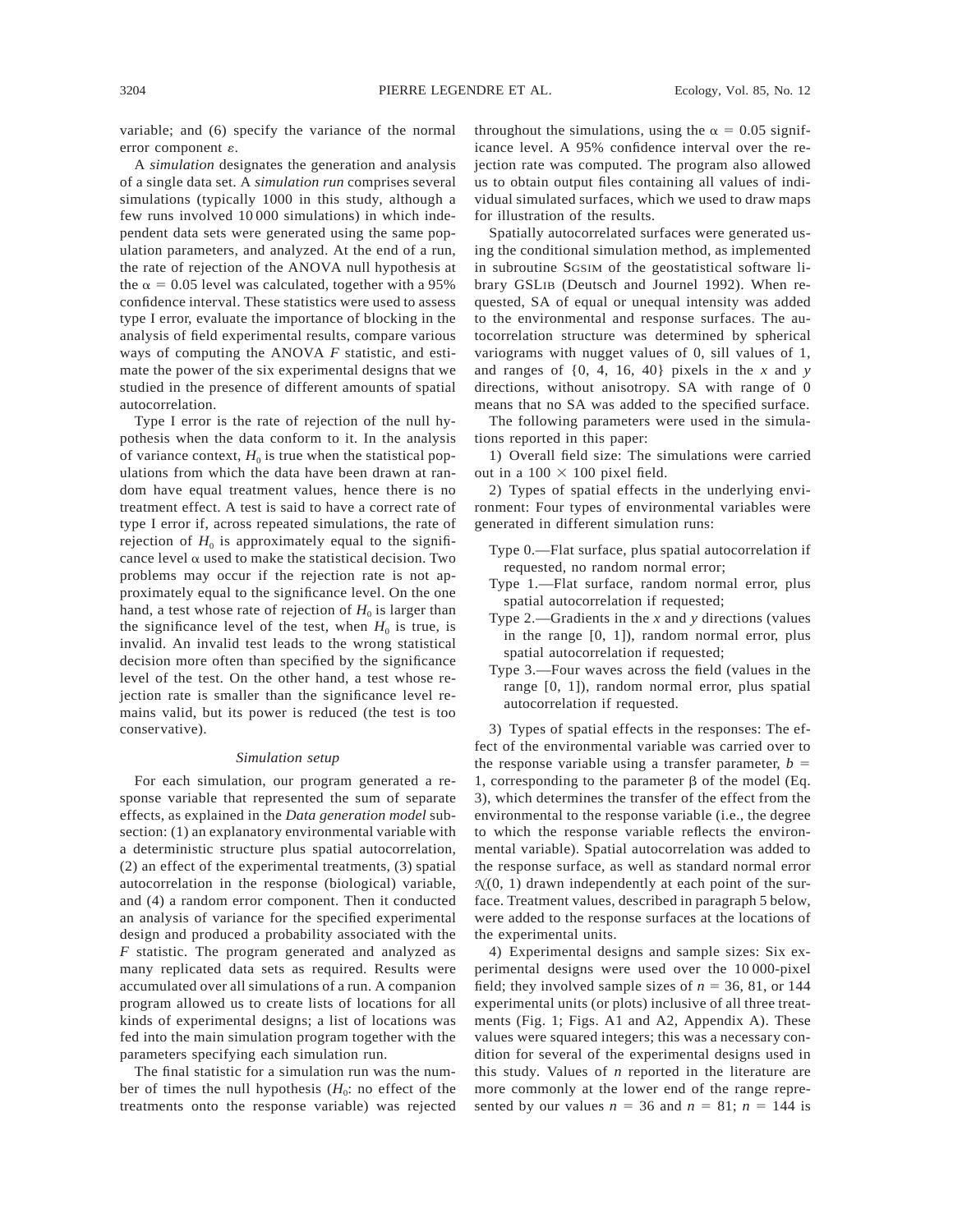

FIG. 1. The six types of experimental designs used in this study are illustrated on maps of the field for  $n = 81$  experimental units. The axis units are pixels.

an unusually large experimental effort except for very complicated and extensive studies. The designs involved either random assignment of the treatments to the units (design 1), or randomized complete blocks with (designs 2, 3, 4, 5) or without replication (design 6). The experimental units were located at least 14 pixels away from the borders of the  $100 \times 100$  pixel field to avoid any possible edge effect. The designs were:

- Design 1.—Random positions:  $n = \{36, 81, 144\}$ randomly located units, with random assignment of treatments to the units;
- Design 2.—Completely randomized lattice: a single large lattice of units with random assignment of treatments to the units. The three treatments were each represented by  $n = \{12, 27, 48\}$  units. In this design, ANOVA without and with blocking are the same since there is in effect a single large block.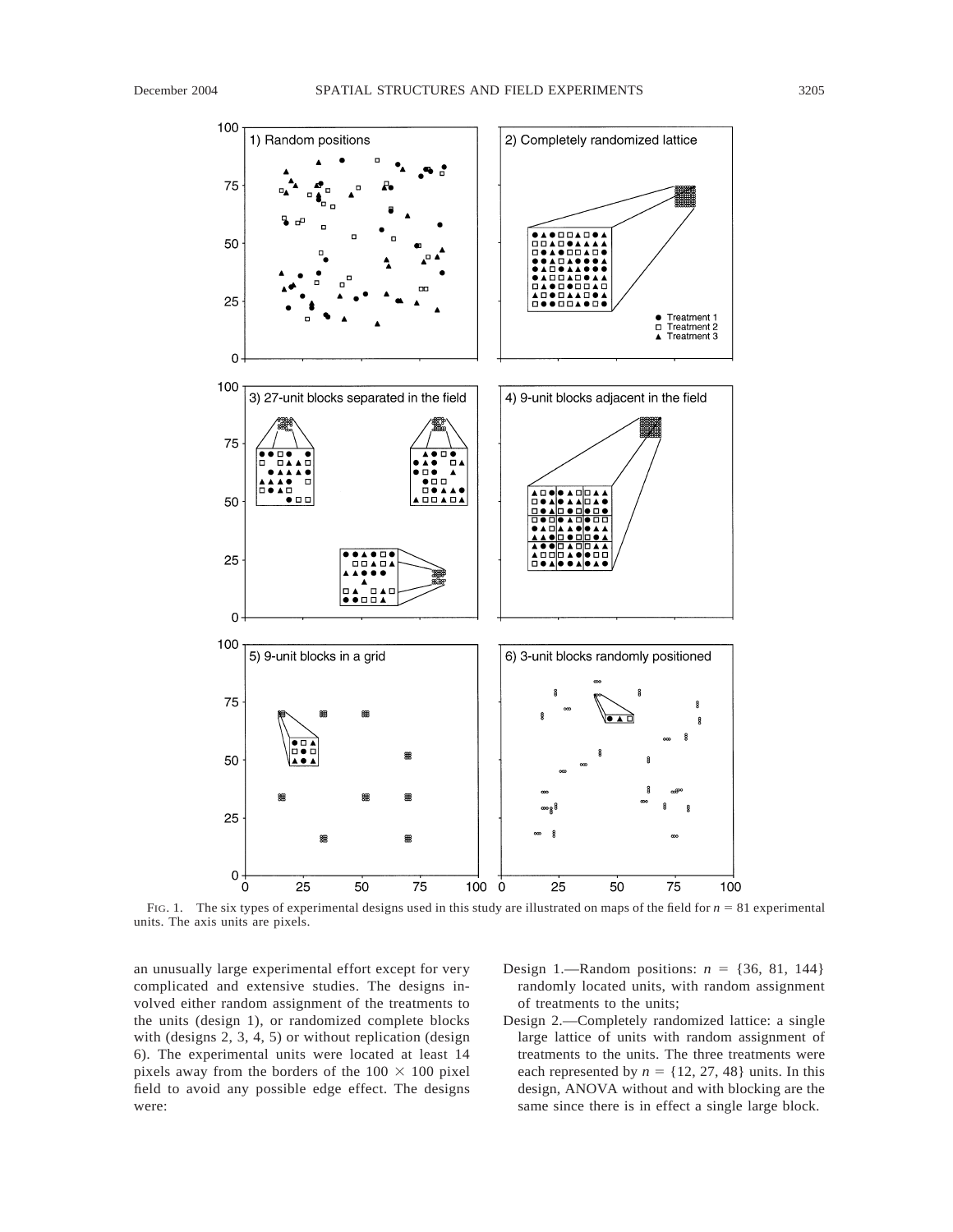- Design 3.—Twenty-seven- or 36-unit blocks separated in the field: {1, 3, 4} big complete blocks, separated in the field, containing  $n_{\text{tr}} = 36, 27, \text{or}$ 36 units respectively, for a total  $n = 36, 81,$  or 144. The treatments were equally represented and randomized within each block. Note that for  $n =$ 36, design 3 is the same as design 2 (Fig. A2); there are no separate big blocks across the field for this value of *n.*
- Design 4.—Nine-unit blocks adjacent in the field:  $\{4, 9, 16\}$  3  $\times$  3 complete blocks contiguous in one large square in the field. Each  $3 \times 3$  block contained each treatment three times in a completely randomized design.
- Design 5.—Nine-unit blocks in a grid: {4, 9, 16} 3  $\times$  3 complete blocks. The nine sampling units formed a regular grid in each block. The blocks were arranged as a  $4 \times 4$  grid in the field; the grid was complete only for  $n = 144$  units. Each block contained each treatment three times in a completely randomized design.
- Design 6.—Three-unit blocks randomly positioned in the field:  $\{12, 27, 48\}$  1  $\times$  3 blocks, randomly positioned in the field. Each block is a randomized complete block without replication, i.e., containing each treatment once.

The order of the designs reflects an ordering from larger and more compact to smaller and more spread out blocks. The order (1 to 6) was established before the results of the simulations were analyzed.

5) Treatment effects: In the study of type I error, the three treatments had equal values of {1.0, 1.0, 1.0} (effect size  $= 0$ ). In the study of power, the three treatments had the following values: medium =  $\{1.0, 1.3,$ 1.6} (effect size = 0.18) and high =  $\{1.0, 1.5, 2.0\}$ (effect size  $= 0.50$ ). The effect size is the sum of the squared differences of the treatment values from their mean. Treatment values were selected by trial and error to obtain moderate, although measurably different responses in terms of rejection rate of the ANOVA null hypothesis, for the different combinations of types of environmental variables (simulation parameter 2 above), experimental designs (parameter 4 above), and amounts of spatial autocorrelation.

Fig. 2 (top) shows the construction of an environmental surface of type 2. Because of its small variance  $(s<sup>2</sup> = 0.046)$ , the gradient only accounts for a small fraction of the variance of the environmental surface, in this example, yet its contribution to the response variable is highly significant ( $P < 0.0001$ ); this was also the case over the  $100 \times 100$  pixel surfaces of our simulation study that contained gradients or waves. The gradient is present and highly significant, whether or not that is apparent to the observer. That may correspond more closely to what happens in real field data than if we had generated deterministic surfaces with a pronounced effect. In any case, the emphasis of the present paper is on the effect of spatial autocorrelation on the results of field experiments, not that of the deterministic surfaces.

The construction of a response surface is shown in Fig. 2 (center and bottom). The surface is obtained by adding up, point by point, the values of the environmental surface, the spatially autocorrelated values, the random error, and the treatment values. The treatments had values {1.0, 1.5, 2.0} in that example. The experimental design was four 9-unit blocks in a grid (design 5).

To evaluate the importance of blocking in the analysis of the results, designs 3–6 were repeated without and with taking the blocking into account. Actually, this was achieved by not specifying that the data were blocked.

The simulation effort reported in this paper was the following:

1) For the estimation of type I error: (16 combinations of SA ranges)  $\times$  (four types of environmental variables)  $\times$  (five series of simulations for statistic *F* and three series for statistics  $F1$  and  $F2$ ) for  $n = 36$ ; (16 combinations of SA ranges)  $\times$  (four types of environmental variables)  $\times$  (six series of simulations for statistic *F* and four series for statistics *F*1 and *F*2) for  $n = 81$ ; (four combinations of SA ranges)  $\times$  (four types) of environmental variables)  $\times$  (six series of simulations for statistic *F* and four series for statistics *F*1 and *F*2) for  $n = 144$ . Treatment intensities were kept at  $\{1.0,$ 1.0, 1.0} during type I error simulations. There was a total of 1312 simulation runs. One thousand simulations were carried out in each run, except for two runs that comprised 10 000 simulations.

2) For the power study, the same simulation effort was implemented for two different triplets of treatment effect sizes: {1.0, 1.3, 1.6} and {1.0, 1.5, 2.0}. There was a total of 2624 simulation runs. One thousand simulations were carried out in each run.

The simulation program, written in Fortran, constitutes one of the end products of this work. The source code is available to users who want to develop subroutines to compare different methods of analysis of the data in terms of type I error and power.

#### *Analysis of the simulation results*

The ANOVA model for analyzing the results is the following:

$$
y_{ijk} = \mu + T_i + B_j + [(\text{TB})_{ij}] + \varepsilon_{ijk} \tag{4}
$$

where  $y_{ijk}$  is the value of experimental unit *k* in the *j*th block for the experimental unit to which treatment *i* was applied. The overall mean is  $\mu$ ,  $T_i$  is the effect of treatment  $i$  and  $B_i$  is the effect associated with block  $j$ . (TB)*ij* represents the interaction between blocks and treatments. The brackets indicate that we were not always able to estimate the interaction, either because there was a single block of data (designs 1 and 2) or because there were no replicates of treatments within blocks (design 6). The final term,  $\varepsilon_{ijk}$ , is the error term of the *k*th experimental unit in subgroup *ij*.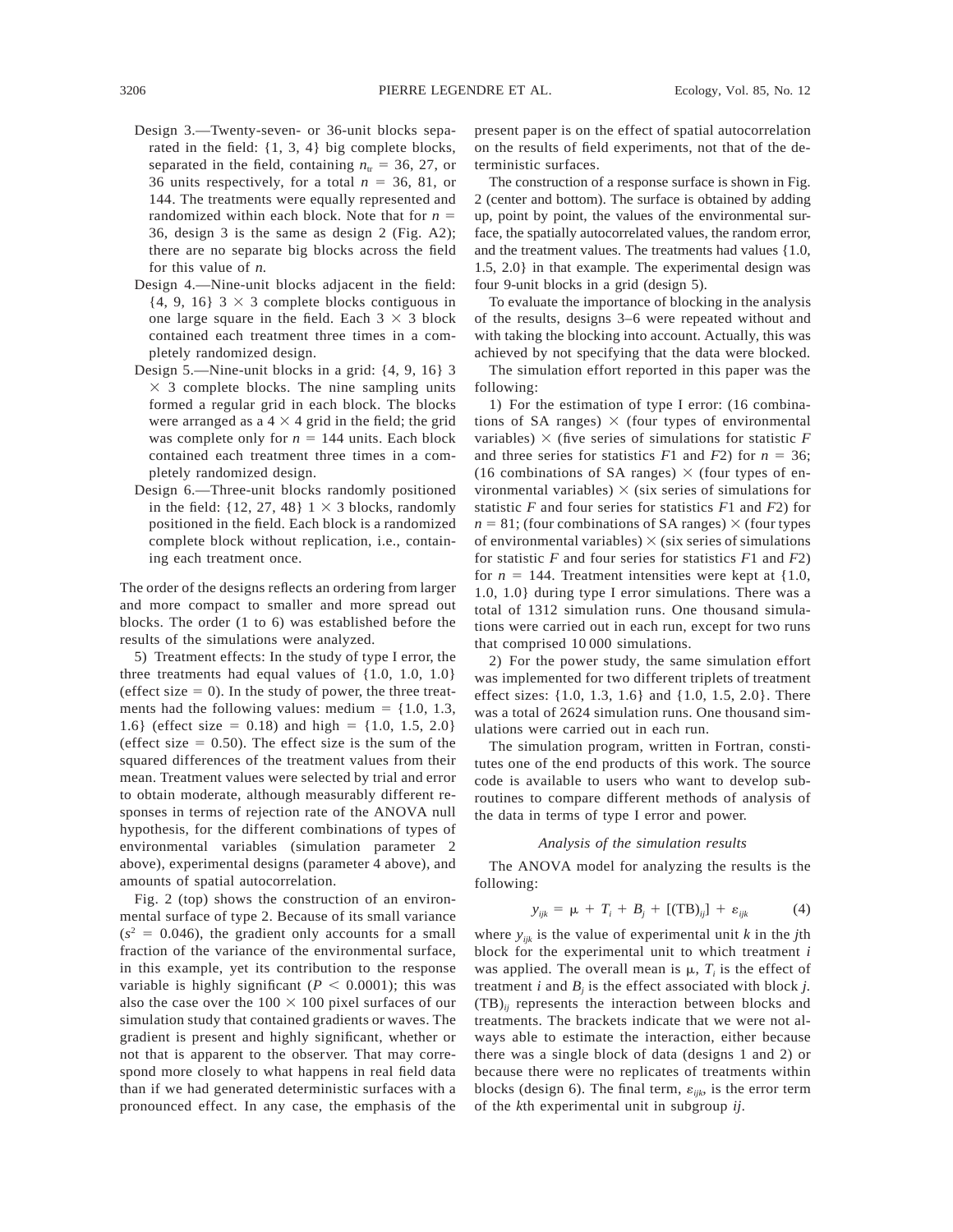Construction of the environmental surface



FIG. 2. Construction of the environmental and response surfaces during the simulations. The surface is only  $20 \times 20$  in these illustrations. Bigger open circles represent larger negative values; bigger black circles represent larger positive values. The range of values in each graph is shown in brackets underneath; the variance  $(s^2)$  of the values in each surface is also given. Four blocks containing the 36 experimental units are shown in gray in the last panel.

Following Sokal and Rohlf (1995), we considered the blocks to be a random factor. This is the case in most studies, and certainly was in our simulations. If the blocks corresponded to a factor of interest for the study, we would use a crossed two-way model I AN-OVA for analysis. Instead, we had a mixed model with a fixed treatment and a random block factor.

When there was more than one block and there was replication of treatments within blocks (experimental designs 3–5), the block  $\times$  treatment interaction (TB)<sub>*i*</sub> was normally used in the denominator of the *F* statistic when testing the effect of treatment; we called this statistic  $F2$ . Alternatively, if the block  $\times$  treatment interaction is not significant (we can assume that this is the case in our simulations because no interaction was generated in the simulation procedure), one can pool the interaction and residual sums of squares and use

the pooled variance estimate as the denominator of the treatment *F* statistic (called *F*1). Power is increased by having more degrees of freedom attached to the denominator mean square. We verified that a test based on *F*1 has a correct rate of type I error. We also checked if *F*1 always leads to more powerful tests than *F*2, or if the presence of deterministic structures or spatial autocorrelation might alter that. For designs 3–5, our simulation program routinely computed the test statistics in both ways.

There is no replication of treatments within blocks in design 6. In that case, the denominator of statistic *F*1 is simply the residual mean square, and *F*2 cannot be calculated.

A graphical comparison of the results of the ''correct'' analysis that takes blocking into account, and the ''incorrect'' analysis that does not, was first done to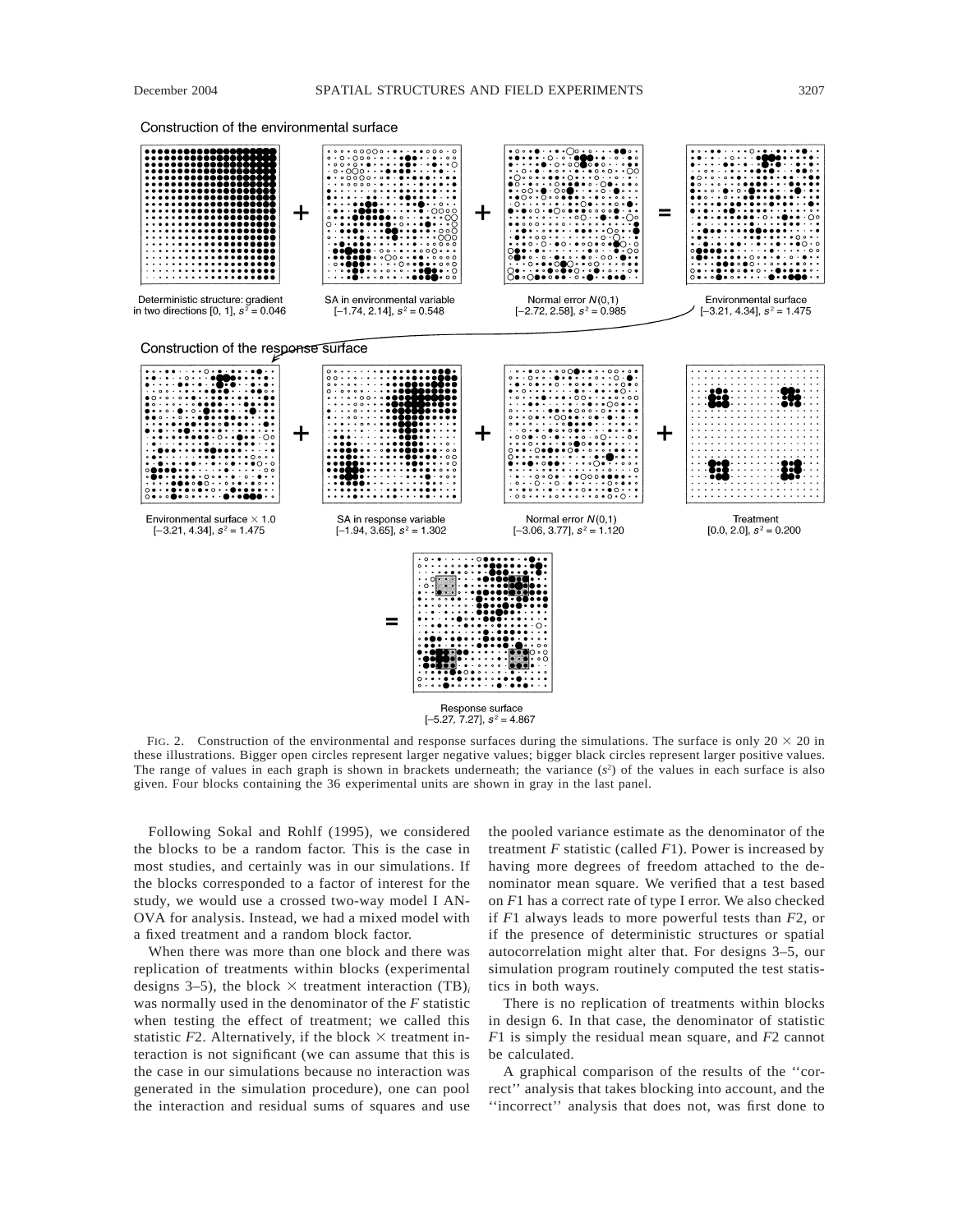

FIG. 3. Calculation of power for experimental design 1 (random positions), no spatial autocorrelation in either variable, environmental variable type 0 (first power value in Table 1, 144 experimental units). The abscissa is the square root of the effect size for the three types of experiments (treatments {1.0, 1.0, 1.0}, {1.0, 1.3, 1.6}, and {1.0, 1.5, 2.0}). The ordinate, *z*(rejection rate), is the probit-transformed rejection rate during the simulations. The slope of the ordinary least-squares (OLS) regression line estimates power.

determine if the blocking structure should be taken into account during the analysis of experimental results when the variables are spatially autocorrelated, as recommended by Dutilleul (1993).

To estimate power, the simulation results were synthesized as follows. For a given set of simulation parameters, and for each triplet of results representing three effect sizes, the rates of rejection of the null hypothesis were subjected to a probit-transformation and regressed on the square roots of the effect sizes. The probit transformation is the back-transformation of the probability under the standard normal error curve into standard normal deviate (*z*) values. The purpose of these transformations is to linearize the relationships. The slope of the ordinary least squares (OLS) regression line was estimated (Fig. 3); larger values of the slope correspond to greater power. The constant 5 may be added to probit-transformed data; this avoids negative values in most cases (Sokal and Rohlf 1995). The slope of the regression line is unaffected by addition of this constant; we did not use it in the construction of Fig. 3.

We expected the experimental designs with smaller and more spread-out blocks to have more power in the presence of spatial autocorrelation. Compared to larger blocks, small blocks will contain less within-block variability due to these factors.

#### RESULTS

### *Influence of SA on type I error in simple ANOVA*

When the sampling units are distributed at random across the field (experimental design 1), spatial autocorrelation (SA), especially with ranges 16 or 40, influences the results of the tests of significance of simple ANOVA and may render the tests invalid. This is also the case in the presence of a deterministic structure like four waves across the field, even without SA. This effect is stronger in the simulations for  $n = 144$  objects (Fig. B1, Appendix B) because the average distance between neighbors is smaller than for  $n = 36$  (Fig. B2) or  $n = 81$  (Fig. 4).

Experimental design 2 is a lattice of equispaced experimental units in which the treatments are interspersed at random. Spacing of the experimental units is the same for the three values of *n*; it is the size of the experimental square that changes. Simple ANOVA is the only form of analysis that can be used with this design because there is a single block. With  $n = 36$ and  $n = 81$ , the rate of type I error is too conservative in some of the results involving SA or deterministic surfaces; the tests of significance should have reduced power in these situations. For  $n = 144$ , the rate of type I error is always correct. This design should then be used only for large numbers of experimental units. Such large numbers are rarely used in field experiments for many reasons, including cost and limitations on areas available for experimentation. In any case, this design has low power even for  $n = 144$ ; see the subsection *Which designs lead to tests that have the more power?* below.

With the other designs, in which the experimental units are in blocks distributed across the field, the tests of significance of simple ANOVA remain valid, yet they are highly affected by the presence of spatial autocorrelation. This translates into lower power for these tests (graphs not shown). The tests have correct rates of type I error only when there is no autocorrelation, in neither the environmental nor the response variable.

*Lesson learned*.—Experimental units should not be positioned at random in the presence of spatial autocorrelation, or if repetitive deterministic structures such as waves are present in the explanatory variables influencing the response. For randomly positioned units, simple ANOVA is the only possible alternative and it may result in incorrect rates of type I error. When the experimental units are distributed into several blocks, the rate of type I error of simple ANOVA is too low in the presence of spatial autocorrelation. This translates into lower power for these tests.

## *What is the best ANOVA F statistic for blocked designs?*

In the presence of spatial autocorrelation, when the experimental units are distributed into several blocks (designs 3–6), simple ANOVA (*F* statistic) has incor-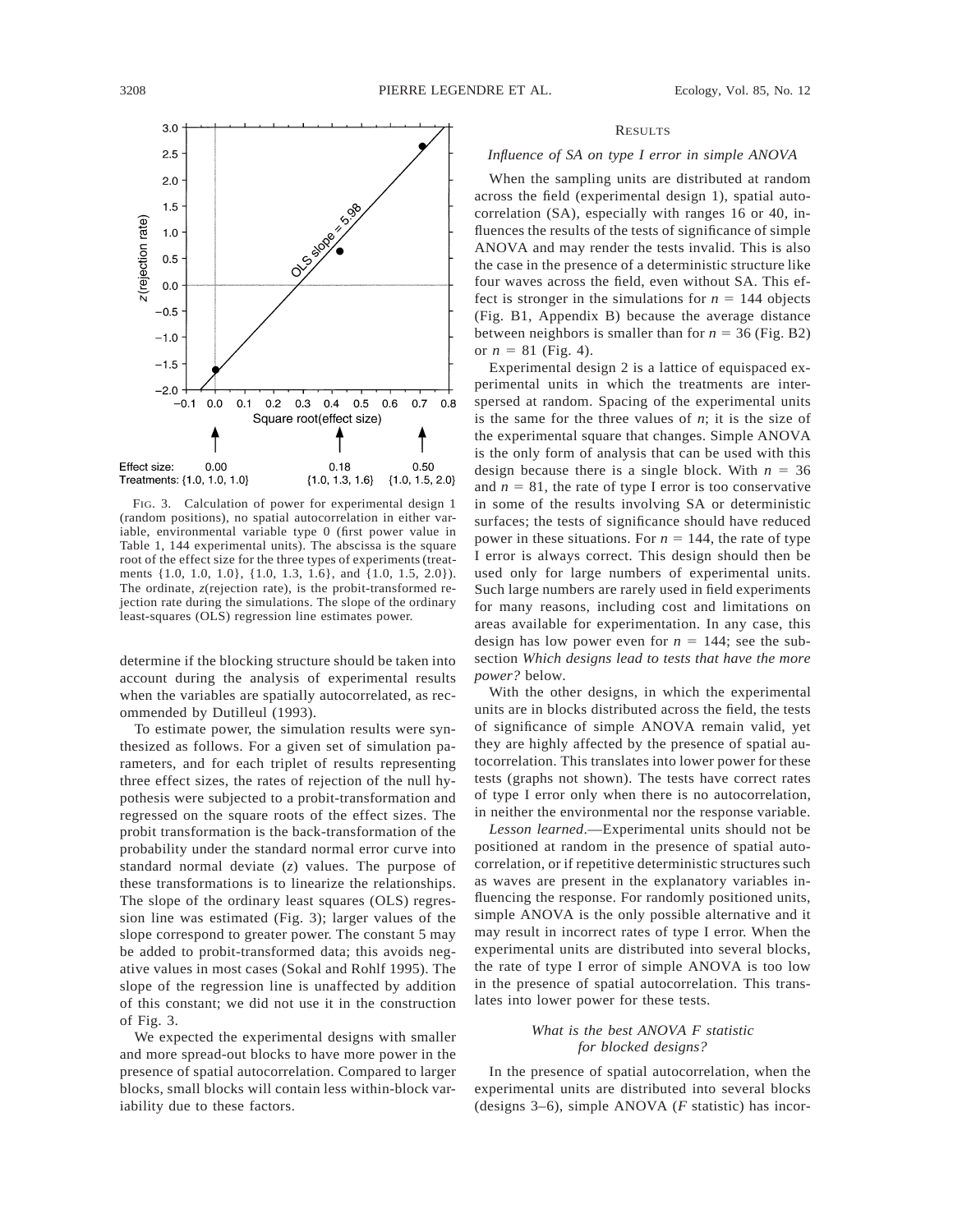

FIG. 4. Rate of type I error in simulations using  $n = 81$  experimental units after 1000 simulations. The rows of diagrams contain the results for the six experimental designs, numbered 1–6. The left-hand column shows results for simple ANOVA; the middle and right-hand columns show results for ANOVA taking blocking into account, statistics *F*1 and *F*2. The four types of environmental surfaces are represented by symbols. The abscissa show ranges of values of spatial autocorrelation (SA) in the environmental (Envir.) and response variables (Resp.). Asterisks in panel 2 indicate rejection rates whose confidence intervals do not include the significance level ( $\alpha = 0.05$ ).

rect rates of type I error, as was shown in the previous subsection, whereas ANOVA with blocking always has correct rates of type I error, using either statistic *F*1 or *F*2 (Fig. 4; Figs. B1 and B2, Appendix B; the three

forms of *F* statistics are described in *Methods: Analysis of the simulation results* section). The rate of type I error for design 6, in which there is no replication within the blocks, is as good as that of the other blocked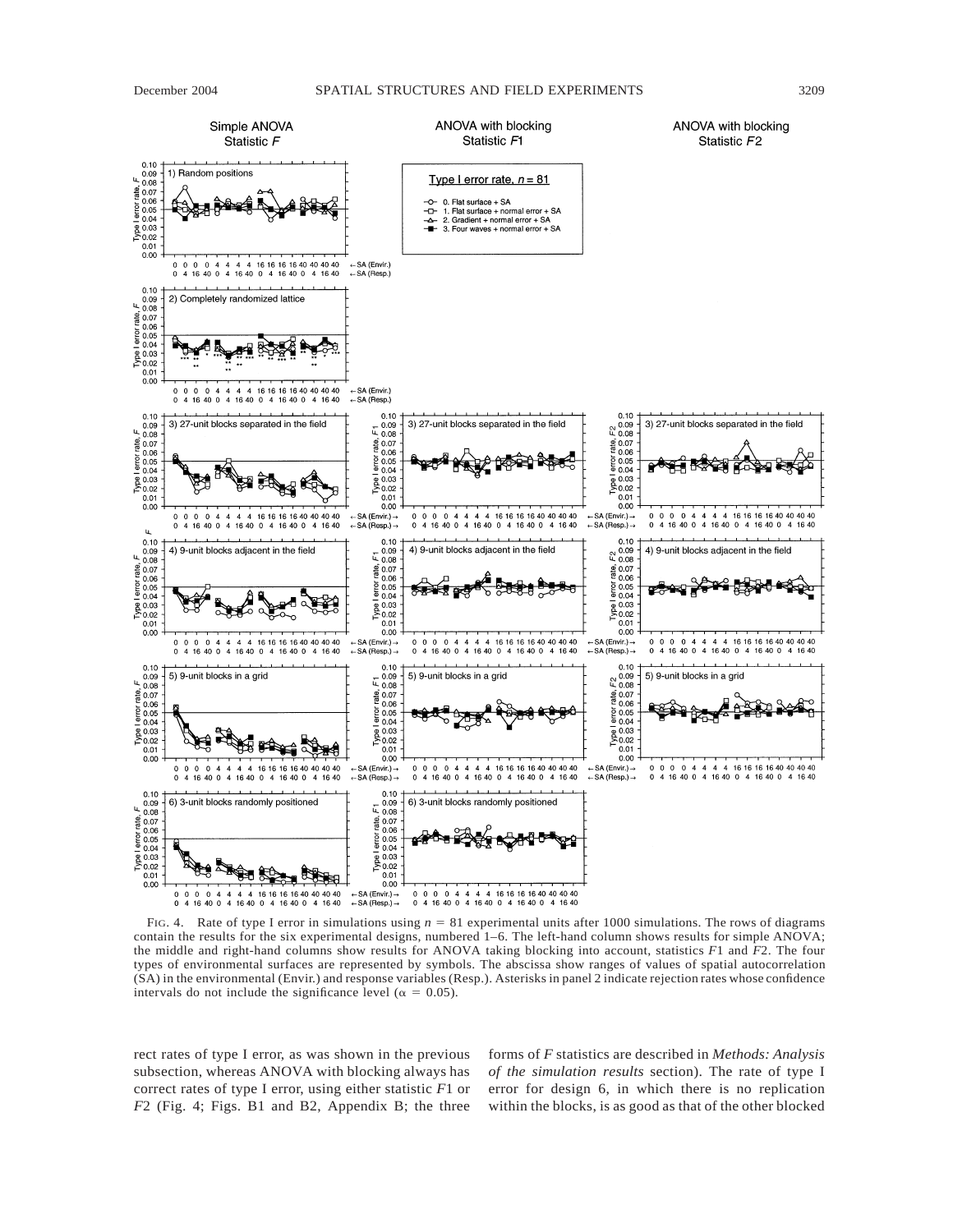TABLE 1. Selected estimates of power for designs with 144 experimental units.

|                  |                       | Experimental designs |                                                                          |       |                                                                    |  |  |
|------------------|-----------------------|----------------------|--------------------------------------------------------------------------|-------|--------------------------------------------------------------------|--|--|
| Spatial          | Environmental         |                      | (1)<br>(2)<br>Completely<br>Random<br>positions<br>randomized<br>lattice |       | (3)<br>36-U blocks separated<br>in the field<br>(with replication) |  |  |
| autocorrelation† | variable <sup>†</sup> | $\overline{F}$       | $\overline{F}$                                                           | F1    | F2                                                                 |  |  |
| 0                | 0                     | 5.98                 | 5.46                                                                     | 6.39  | 4.52                                                               |  |  |
| 0                |                       | 3.95                 | 4.01                                                                     | 4.17  | 3.08                                                               |  |  |
| $\overline{0}$   | $\overline{c}$        | 3.69                 | 4.04                                                                     | 4.17  | 3.06                                                               |  |  |
| $\Omega$         | 3                     | 3.77                 | 4.51                                                                     | 3.66  | 2.75                                                               |  |  |
| 4                | $\theta$              | 3.19                 | 2.95                                                                     | 3.42  | 2.63                                                               |  |  |
| 4                |                       | 2.35                 | 2.73                                                                     | 2.97  | 2.10                                                               |  |  |
| 4                | $\mathfrak{2}$        | 2.51                 | 2.47                                                                     | 3.04  | 2.19                                                               |  |  |
| 4                | 3                     | 2.49                 | 2.82                                                                     | 2.62  | 1.97                                                               |  |  |
| 16               | $\Omega$              | 2.54                 | 4.07                                                                     | 4.60  | 3.36                                                               |  |  |
| 16               |                       | 2.07                 | 3.11                                                                     | 3.60  | 2.55                                                               |  |  |
| 16               | $\overline{2}$        | 2.06                 | 3.13                                                                     | 3.66  | 2.62                                                               |  |  |
| 16               | 3                     | 2.36                 | 3.51                                                                     | 3.17  | 2.36                                                               |  |  |
| 40               | $\overline{0}$        | 2.82                 | 4.50                                                                     | 5.55  | 3.87                                                               |  |  |
| 40               |                       | 2.28                 | 3.46                                                                     | 3.97  | 2.90                                                               |  |  |
| 40               | $\frac{2}{3}$         | 2.30                 | 3.47                                                                     | 3.92  | 2.91                                                               |  |  |
| 40               |                       | 2.32                 | 4.00                                                                     | 3.39  | 2.61                                                               |  |  |
| Mean power       |                       | 2.918                | 3.640                                                                    | 3.894 |                                                                    |  |  |

*Notes:* Power values are the slopes of the probit-transformed rejection rates as a function of the square root of the effect sizes (Fig. 3); larger slopes mean greater power. Mean powers are only based upon the values of  $F$  and  $F1$ . U = experimental unit.

† Spatial autocorrelation is the range of the spherical variogram models for generation of spatial autocorrelation in the environmental and response variables.

‡ Environmental variable types, coded 0–3; see *Methods: Simulation setup*.

designs (designs 3–5) in which there are replicates within blocks. This is the case for all sample sizes investigated in this study.

Even though the tests conducted with statistics *F*1 and *F*2 both have correct type 1 error, they clearly differ in power for designs  $3-5$ . For  $n = 144$ , the mean ratio of the empirical power estimates (Table 1), power(*F*1)/ power $(F2)$ , is 1.37 for design 3, 1.04 for design 4, and 1.04 for design 5. The ratios increase in size as *n* decreases: when  $n = 81$ , the ratios for designs 3, 4, and 5 were 1.55, 1.09, 1.09, respectively (Fig. 5); when *n*  $=$  36, the ratios for designs 4 and 5 were 1.38, 1.35, respectively. The same observations are made in Tables C1 and C2 (Appendix C) for  $n = 81$  and  $n = 36$ . We conclude that statistic *F*1, which uses the pooled (in $t$ eraction  $+$  residual) mean square in the denominator of the treatment *F* statistic, produces tests with higher power than statistic *F*2, which uses the interaction mean square in the denominator.

In real-case studies, one should first test the block  $\times$  treatment interaction if replicate observations are available per block. This is the case in our designs 3– 5. A significant interaction would mean that the effect of treatments differs depending on the blocks; one should not interpret the main effect over all blocks in that case. We did not carry out this preliminary test in the simulation study because no interaction had been generated in the simulation procedure.

*Lesson learned*.—ANOVA that takes blocking into account is an efficient way of correcting for deterministic structures or spatial autocorrelation in the data. Statistic  $F1$ , which uses the pooled (interaction  $+$  residual) mean square in the denominator of the treatment *F* statistic, produces tests that have a correct rate of type I error, and more power than tests based upon statistic *F*2. It should thus be used to analyze the results of blocked ANOVA if the block  $\times$  treatment interaction is not significant.

### *Which designs lead to tests that have the more power?*

We will now compare the power estimates obtained using statistic *F* for designs 1 and 2, and statistic *F*1 for designs 3–6, in the presence of different amounts of spatial autocorrelation and different types of environmental variables. Because of its lower power (previous subsection), statistic *F*2 was excluded from the comparisons.

Mean power estimates are given at the bottom-right of Tables 1, C1, and C2 (Appendix C) for  $n = 144$ , 81, and 36, respectively. The means of the power estimates across all three tables give the following values for designs 1–6: {2.121, 2.604, 2.677, 2.758, 2.761, 2.764}. These values provide an ordering of the experimental designs: power of the ANOVA tests of significance increases from design 1 to design 6. Designs 1 and 2, which do not involve multiple blocks, are clearly the least powerful. Power increases as the number of blocks and their spatial spread increases. Designs 4–6 have nearly equal powers, considering the range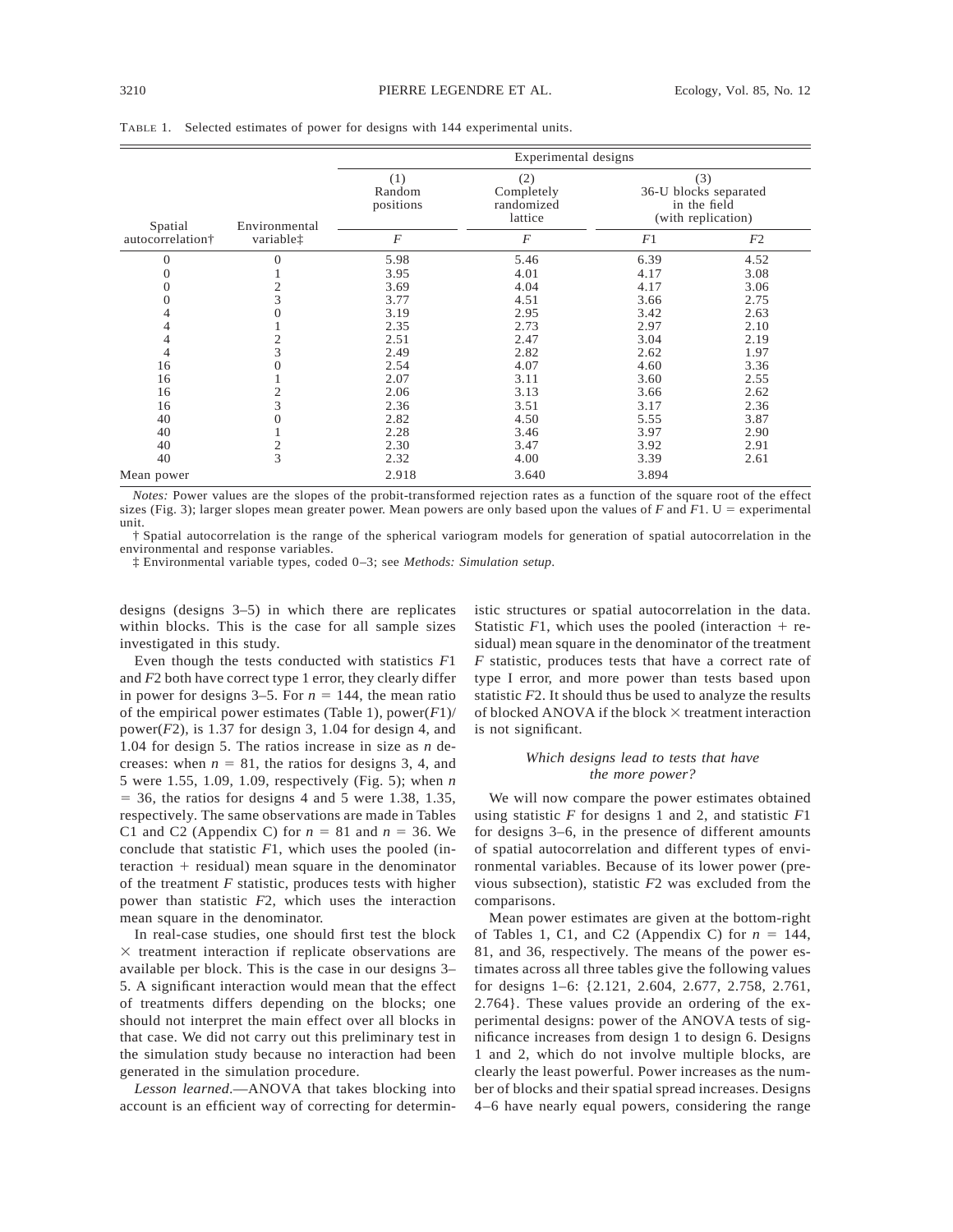## TABLE 1. Extended.

|                                                                  |      | Experimental designs                                          |      |                                                            |            |
|------------------------------------------------------------------|------|---------------------------------------------------------------|------|------------------------------------------------------------|------------|
| (4)<br>9-U blocks adjacent<br>in the field<br>(with replication) |      | (5)<br>9-U blocks arranged<br>in a grid<br>(with replication) |      | (6)<br>3-U blocks<br>randomly positioned<br>(unreplicated) |            |
| F1                                                               | F2   | F1                                                            | F2   | F1                                                         | Mean power |
| 5.55                                                             | 5.35 | 5.90                                                          | 5.51 | 6.13                                                       | 5.902      |
| 3.88                                                             | 3.70 | 4.01                                                          | 3.91 | 3.91                                                       | 3.988      |
| 3.88                                                             | 3.71 | 4.03                                                          | 3.93 | 3.95                                                       | 3.960      |
| 3.96                                                             | 3.82 | 3.86                                                          | 3.70 | 3.93                                                       | 3.948      |
| 3.79                                                             | 3.69 | 3.78                                                          | 3.63 | 3.82                                                       | 3.492      |
| 3.00                                                             | 2.90 | 3.04                                                          | 2.85 | 3.14                                                       | 2.872      |
| 3.14                                                             | 3.04 | 2.97                                                          | 2.77 | 3.03                                                       | 2.860      |
| 2.80                                                             | 2.75 | 2.93                                                          | 2.87 | 3.11                                                       | 2.795      |
| 4.89                                                             | 4.78 | 4.98                                                          | 4.82 | 5.49                                                       | 4.428      |
| 3.60                                                             | 3.38 | 3.59                                                          | 3.44 | 3.62                                                       | 3.265      |
| 3.56                                                             | 3.36 | 3.82                                                          | 3.73 | 3.70                                                       | 3.322      |
| 3.69                                                             | 3.42 | 3.53                                                          | 3.39 | 3.45                                                       | 3.285      |
| 5.16                                                             | 5.27 | 5.39                                                          | 5.10 | 6.11                                                       | 4.922      |
| 3.69                                                             | 3.46 | 3.97                                                          | 3.78 | 3.80                                                       | 3.528      |
| 3.71                                                             | 3.62 | 3.97                                                          | 3.74 | 3.74                                                       | 3.518      |
| 3.83                                                             | 3.66 | 3.69                                                          | 3.64 | 3.73                                                       | 3.493      |
| 3.833                                                            |      | 3.966                                                         |      | 4.041                                                      | 3.724      |

Power, effect size =  $0.50$ ,  $n = 81$  $-$ O- 0. Flat surface + SA<br> $-$ D- 1. Flat surface + normal error + SA<br> $\Delta$ - 2. Gradient +

 $-2$  1. Flat surface + normal error + SA<br> $-2$ . Gradient +<br> $\overline{=}$  3. Four waves + normal error + SA



FIG. 5. Power simulation results for  $n = 81$  experimental units, high effect (effect size = 0.50): rates of rejection of  $H_0$ over 1000 simulations. The rows of diagrams correspond to designs 3, 4, and 5, where statistics *F*1 and *F*2 were computed.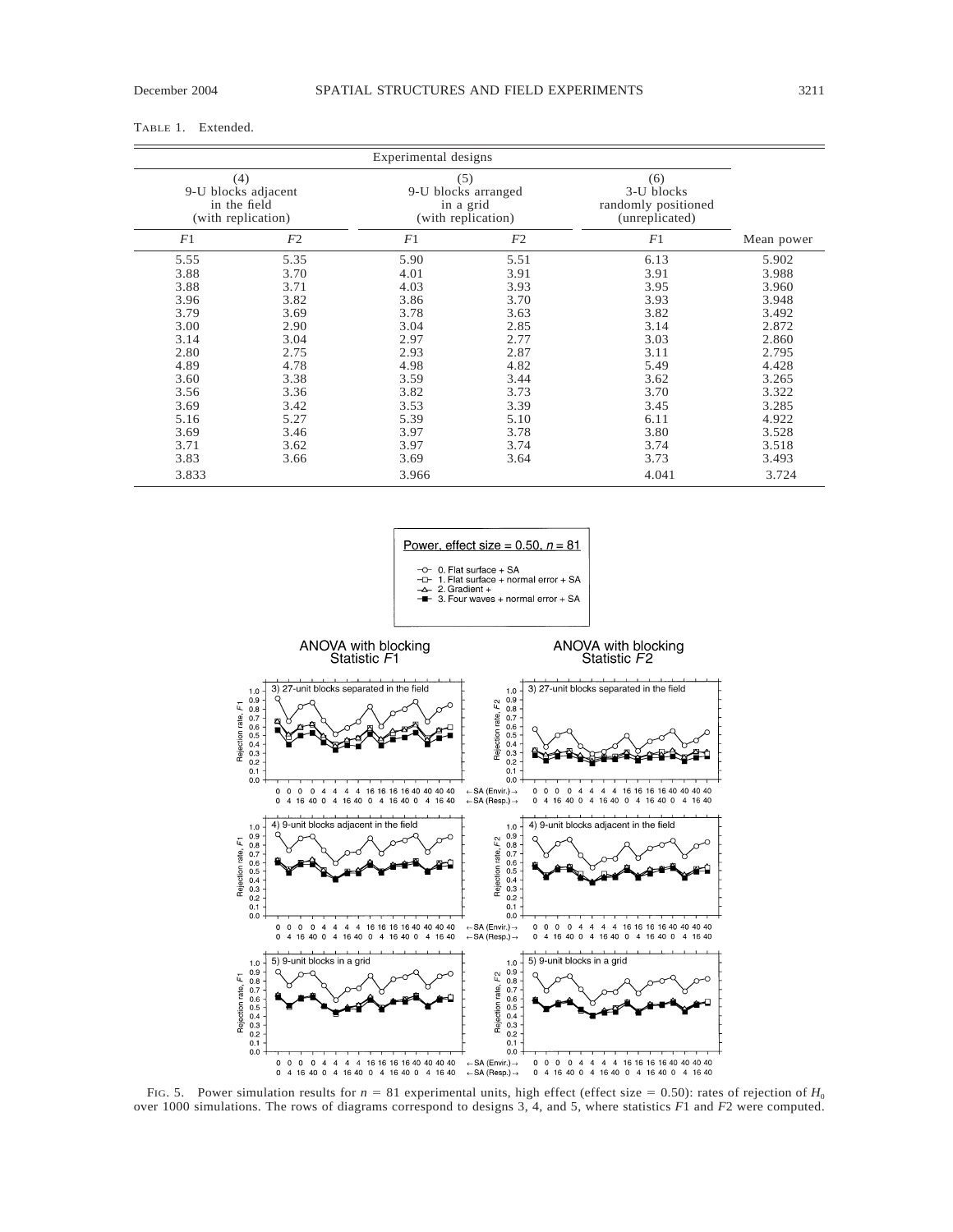TABLE 2. Mean power estimates for groups of simulations with different amounts of spatial autocorrelation (stated by the range of the spherical variogram models) and types of environmental variables, as a function of the number of experimental units (*n*) used in the simulations.

|                                                                                  | Number of experimental units $(n)$ |       |       |  |  |
|----------------------------------------------------------------------------------|------------------------------------|-------|-------|--|--|
| Simulation                                                                       | 144                                | 81    | 36    |  |  |
| Range of spherical variogram models<br>for generation of spatial autocorrelation |                                    |       |       |  |  |
| $\Omega$                                                                         | 4.450                              | 3.120 | 1.728 |  |  |
| $\overline{4}$                                                                   | 3.005                              | 2.111 | 1.197 |  |  |
| 16                                                                               | 3.575                              | 2.586 | 1.441 |  |  |
| 40                                                                               | 3.865                              | 2.760 | 1.532 |  |  |
| Environmental variable type                                                      |                                    |       |       |  |  |
| $0 = \text{flat surface} + \text{SA}$                                            | 4.686                              | 3.401 | 1.922 |  |  |
| 1 = flat surface + $\mathcal{N}(0, 1)$ + SA                                      | 3.413                              | 2.395 | 1.316 |  |  |
| $2 = gradient + \mathcal{N}(0, 1) + SA$                                          | 3.415                              | 2.436 | 1.354 |  |  |
| $3 =$ waves + $\mathcal{N}(0, 1)$ + SA                                           | 3.380                              | 2.346 | 1.307 |  |  |

*Notes:*  $\mathcal{N}(0, 1)$  indicates random standard normal error; SA indicates spatial autocorrelation.

of situations (deterministic structures and spatial autocorrelation) included in our simulations.

This conclusion only applies to simulations conducted in the presence of spatial autocorrelation. One can compare the individual power estimates to the row means shown in the right-hand column of each table. In the four rows with  $SA = 0$ , at the tops of the tables, the power estimates that are larger than the row mean are found in any positions in a row. The coefficient of variation of these rows is also much smaller than in the following rows, which present a gradient of power from left to right. For all practical purposes, the six experimental designs have equal power in the absence of spatial autocorrelation.

*Lesson learned*.—For constant effort (*n*), experimental designs that have more, smaller blocks, which are more broadly spread across the experimental area, lead to tests of significance that have more power in the presence of spatial autocorrelation. In the absence of spatial autocorrelation, however, the six experimental designs investigated in this study lead to tests of significance that have equivalent powers.

#### *Influence of spatial autocorrelation on power*

Table 2 shows the estimates of mean power for groups of simulations with different amounts of spatial autocorrelation and types of environmental variables. The simulations without SA all have higher power than their counterparts with SA. Short-range SA affects power the most; power increases with the range of SA. This is due to the fact that fine-scale (small range) SA is more likely to create heterogeneity within the blocks than broad-scale (large range) SA. The simulations without normal error in the environmental variable (type 0) have higher power than those with normal error (types 1–3), as can be expected; this type of environmental variable was included in the study to provide a bottom line against which the effect of SA could be assessed. There is no noticeable difference in power among the three types of environmental variables that included normal error (types 1–3).

Overall mean power for a given experimental effort is shown at the bottom-right of Tables 1, C1, and C2. Power increases with the number of experimental units. This result was expected. It provides reassurance, though, about the calculation method that we used to estimate power (Fig. 3).

*Lesson learned*.—Short-ranged spatial autocorrelation affects the power of the ANOVA tests of significance more than large-ranged spatial autocorrelation.

#### **DISCUSSION**

The simulation results presented in this paper lead to the following recommendations:

1) Randomly positioned experimental units (i.e., completely randomized design) should only be used when the experimental area is homogeneous at broad scale. It should not be used when spatial autocorrelation, or repetitive deterministic structures such as waves, are present.

2) Blocking is an efficient way of correcting for the effect of spatial autocorrelation in the data. ANOVA that takes blocking into account should be used to analyze the results of such experiments, as suggested by Dutilleul (1993).

3) Statistic  $F1$ , which uses the pooled (interaction  $+$ residual) mean square in the denominator of the treatment *F* statistic, should be used to analyze the results of blocked ANOVA if the block  $\times$  treatment interaction is not significant.

4) For constant effort, experimental designs that have a larger number of smaller-sized blocks, more widely spread across the experimental area, lead to tests of significance that have more power in the presence of spatial autocorrelation. This is because small blocks are more homogeneous than large ones.

5) In the absence of spatial autocorrelation, the six experimental designs investigated in this study lead to tests of significance with equivalent powers.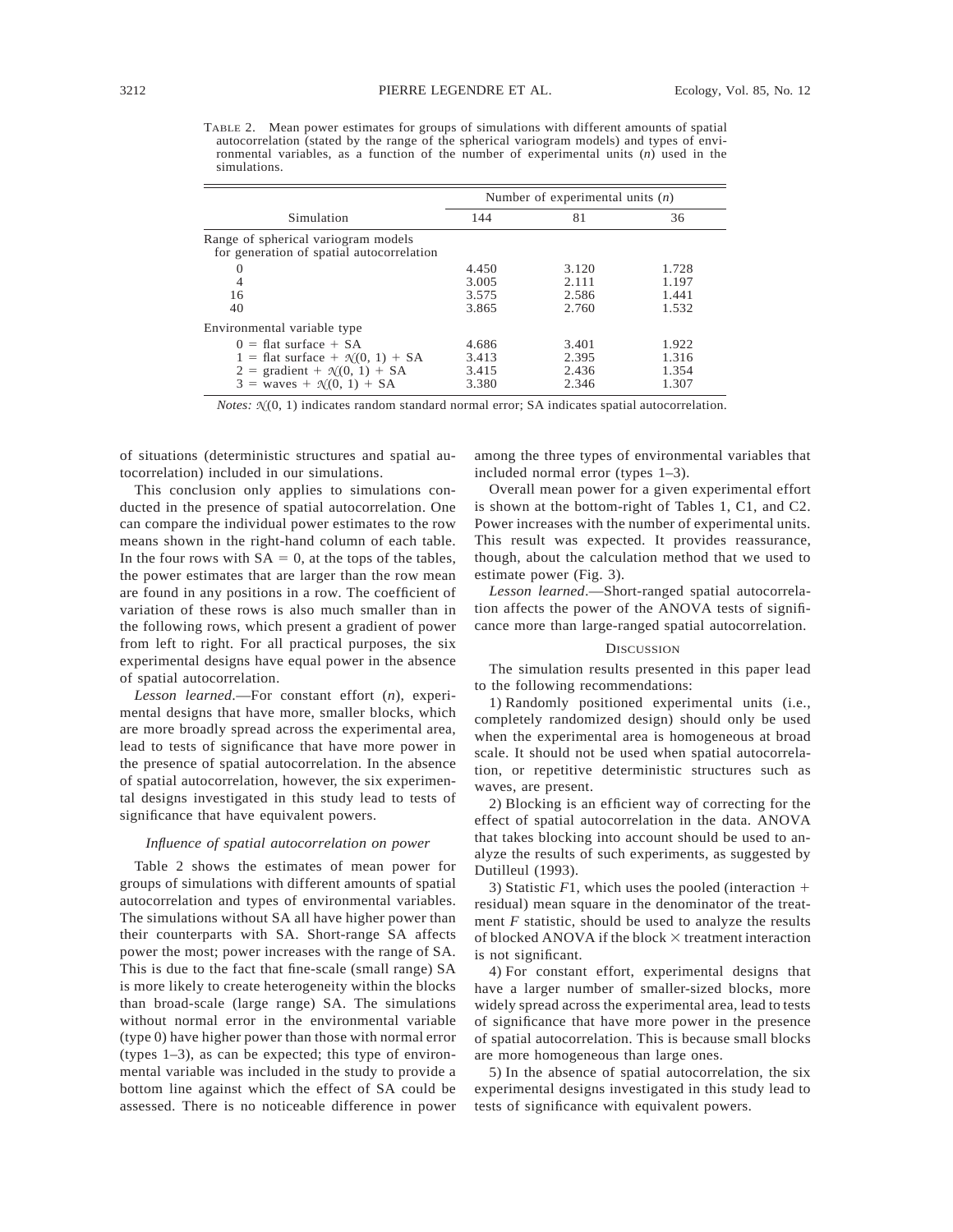Dutilleul (1993) wrote that a completely randomized design (our design 1) should only be used in experiments in which the field is homogeneous at broad scale. Broad-ranged spatial autocorrelation rendered the tests of significance of simple ANOVA invalid in many of our simulations, especially those involving 144 experimental units. The experiments conducted in a single completely randomized block (design 2) with  $n = 81$ or 36 experimental units were also badly affected by the presence of spatial autocorrelation, which reduced the rate of type I error and the power of the tests (graphs not shown).

Except for design 1 (random positions), all our designs involved randomized complete blocks. If, for practical reasons such as field space availability, or because there are too many treatments, this cannot be done, more complex designs and analyses, called *incomplete blocks,* must be used. The results of our simulations, summarized in the *Lesson learned* paragraphs of the *Results*, can help ecologists design such experiments in the presence of spatial autocorrelation.

The value that we chose for the transfer parameter,  $b = 1$  (see *Methods: Simulation setup*), is responsible for the fact that the presence and deterministic shape of the environmental variables did not play a large role in the results of the simulations. Small effects of the environmental variables may correspond to the conditions encountered in many field experiments in which researchers generally tend to minimize the differences in environmental conditions when setting up an experiment; this is one of the meanings of ''control'' in experimental design (Hurlbert 1984). We expect environmental variables with high transfer parameters to have an effect on power similar to that of spatial autocorrelation with similar range values; a linear gradient would have an effect similar to that of spatial autocorrelation with infinite range (linear variogram model), whereas four waves across the field would have an effect similar to spatial autocorrelation produced by using a spherical variogram with range 1/8 the width of the field, or 12.5 pixels in the  $100 \times 100$  pixel field that we used in our simulations.

Before a field experiment, a pilot study can be extremely beneficial in helping to determine the environmental factors creating variation across the experimental area that are likely to affect the response variable. If such variables are found, they should be measured at each experimental unit and incorporated in the analysis as covariables. In the simulations reported in this paper, however, we simulated the behavior of the ecologist who does not take the environmental variables into account during analysis of experimental results.

#### ACKNOWLEDGMENTS

The work reported in this paper was conducted as part of the Working Group ''Integrating the Statistical Modeling of Spatial Data in Ecology'' supported by the National Center for Ecological Analysis and Synthesis (NCEAS), a Center funded by NSF (Grant #DEB-94-21535), the University of California at Santa Barbara, and the State of California. Access to the computers of the Environnement Scientifique Intégré (ESI) of Université de Montréal for our simulation work is gratefully acknowledged. Michael Hohn, West Virginia Geology and Economy Survey, and Donald E. Myers, Department of Mathematics, University of Arizona at Tucson, contributed to the discussions that led to this paper. Philip Dixon, Department of Statistics, Iowa State University, suggested the method depicted in Fig. 3 to estimate power.

#### LITERATURE CITED

- Bartlett, M. S. 1978. Nearest neighbour models in the analysis of field experiments. Journal of the Royal Statistical Society, Series B **40**:147–174.
- Bonham, C. D., and R. M. Reich. 1999. Influence of spatial autocorrelation on a fixed-effect model used to evaluate treatment of oil spills. Applied Mathematics and Computation **106**:149–162.
- Casler, M. D. 1999. Spatial variation affects precision of perennial cool-season forage grass trials. Agronomy Journal **91**:75–81.
- Dale, M. R. T., and M.-J. Fortin. 2002. Spatial autocorrelation and statistical tests in ecology. 2002. Écoscience 9:162– 167.
- Deutsch, C. V., and A. G. Journel. 1992. GSLIB: Geostatistical software library and user's guide. Oxford University Press, New York, New York, USA.
- Dutilleul, P. 1993. Spatial heterogeneity and the design of ecological field experiments. Ecology **74**:1646–1658.
- Dutilleul, P. 1998. Incorporating scale in ecological experiments: study design. Pages 369–386 *in* D. L. Peterson and V. T. Parker, editors. Ecological scale: theory and applications. Columbia University Press, New York, New York, USA.
- Fisher, R. A. 1926. The arrangement of field experiments. Journal of the Ministry of Agriculture **33**:503–513.
- Galton, F. 1898. Natural inheritance. Macmillan, London, UK.
- Hahn, G. J. 1982. Design of experiments: an annotated bibliography. Pages 359–366 *in* S. Kotz and N. L. Johnson, editors. Encyclopedia of statistical sciences. Volume 2. Wiley, New York, New York, USA.
- Hoosbeek, M. R., A. Stein, H. van Reuler, and B. H. Janssen. 1998. Interpolation of agronomic data from plot to field scale: using a clustered versus a spatially randomized block design. Geoderma **81**:265–280.
- Hurlbert, S. H. 1984. Pseudoreplication and the design of ecological field experiments. Ecological Monographs **54**: 187–211.
- Keitt, T. H., O. N. Bjornstad, P. M. Dixon, and S. Citron-Pousty. 2002. Accounting for spatial pattern when modeling organism–environment interactions. Ecography **25**: 616–625.
- Legendre, P., M. R. T. Dale, M.-J. Fortin, J. Gurevitch, M. Hohn, and D. Myers. 2002. The consequences of spatial structure for the design and analysis of ecological field surveys. Ecography **25**:601–615.
- Sokal, R. R., N. L. Oden, B. A. Thomson, and J. Kim. 1993. Testing for regional differences in means: distinguishing inherent from spurious spatial autocorrelation by restricted randomization. Geographical Analysis **25**:199–210.
- Sokal, R. R., and F. J. Rohlf. 1995. Biometry: the principles and practice of statistics in biological research. Third edition. W. H. Freeman, New York, New York, USA.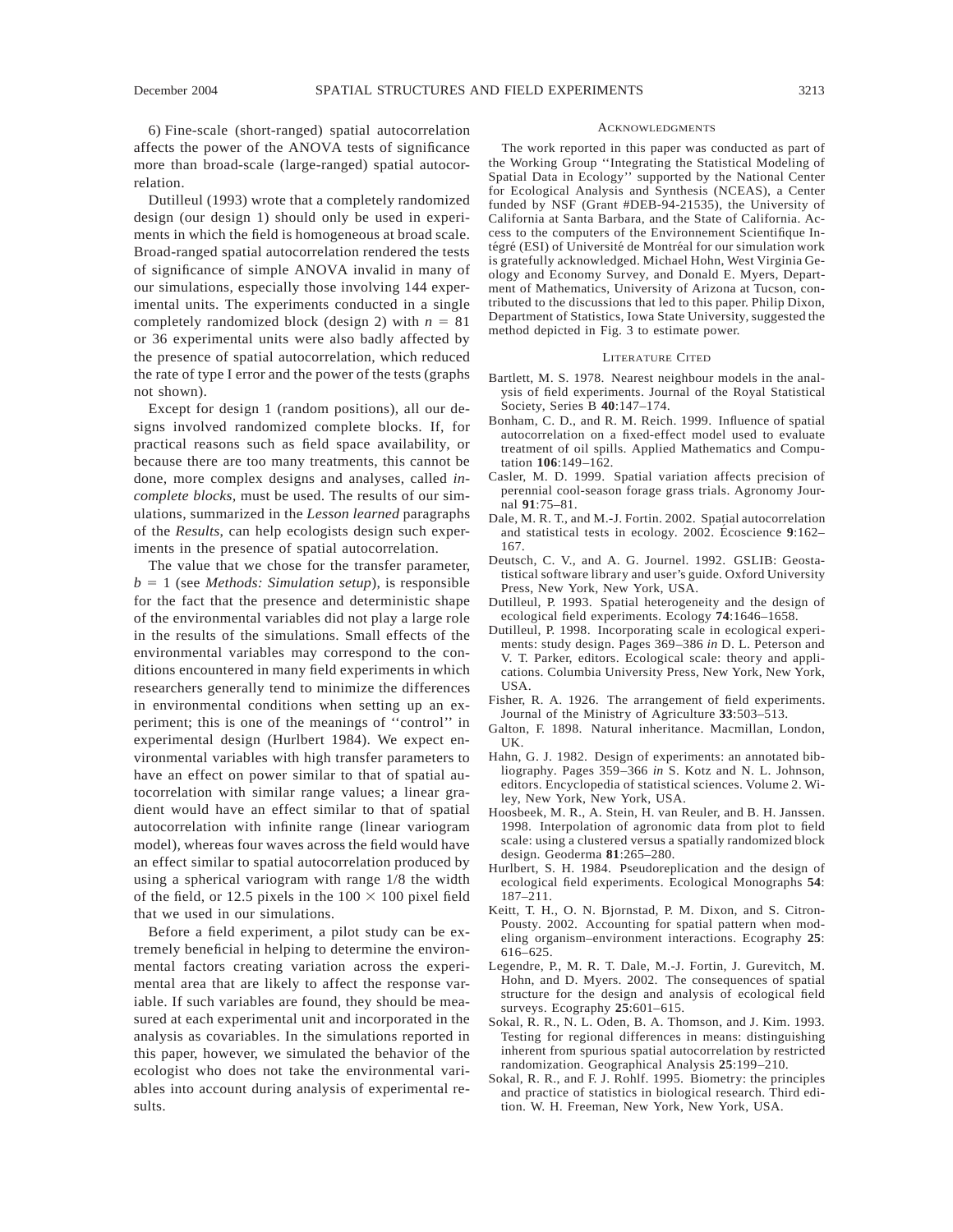- Underwood, A. J. 1997. Experiments in ecology: their logical design and interpretation using analysis of variance. Cambridge University Press, Cambridge, UK.
- van Es, H. M., and C. L. van Es. 1993. Spatial nature of randomization and its effect on the outcome of field experiments. Agronomy Journal **85**:420–428.
- Ver Hoef, J. M., and N. Cressie. 2001. Spatial statistics: analysis of field experiments. Pages 289–307 *in* S. M. Scheiner and J. Gurevitch, editors. Design and analysis of ecological experiments. Second edition. Oxford University Press, New York, New York, USA.

## **APPENDIX A**

Figures showing the six types of experimental designs used in this study, for  $n = 144$  (Fig. A1) and  $n = 36$  experimental units (Fig. A2), are available in ESA's Electronic Data Archive: *Ecological Archives* E085-108-A1.

### **APPENDIX B**

Figures showing type I error in simulations involving  $n = 144$  (Fig. B1) and  $n = 36$  experimental units (Fig. B2) are available in ESA's Electronic Data Archive: *Ecological Archives* E085-108-A2.

### **APPENDIX C**

Tables showing power estimates for  $n = 81$  (Table C1) and  $n = 36$  experimental units (Table C2) are available in ESA's Electronic Data Archive: *Ecological Archives* E085-108-A3.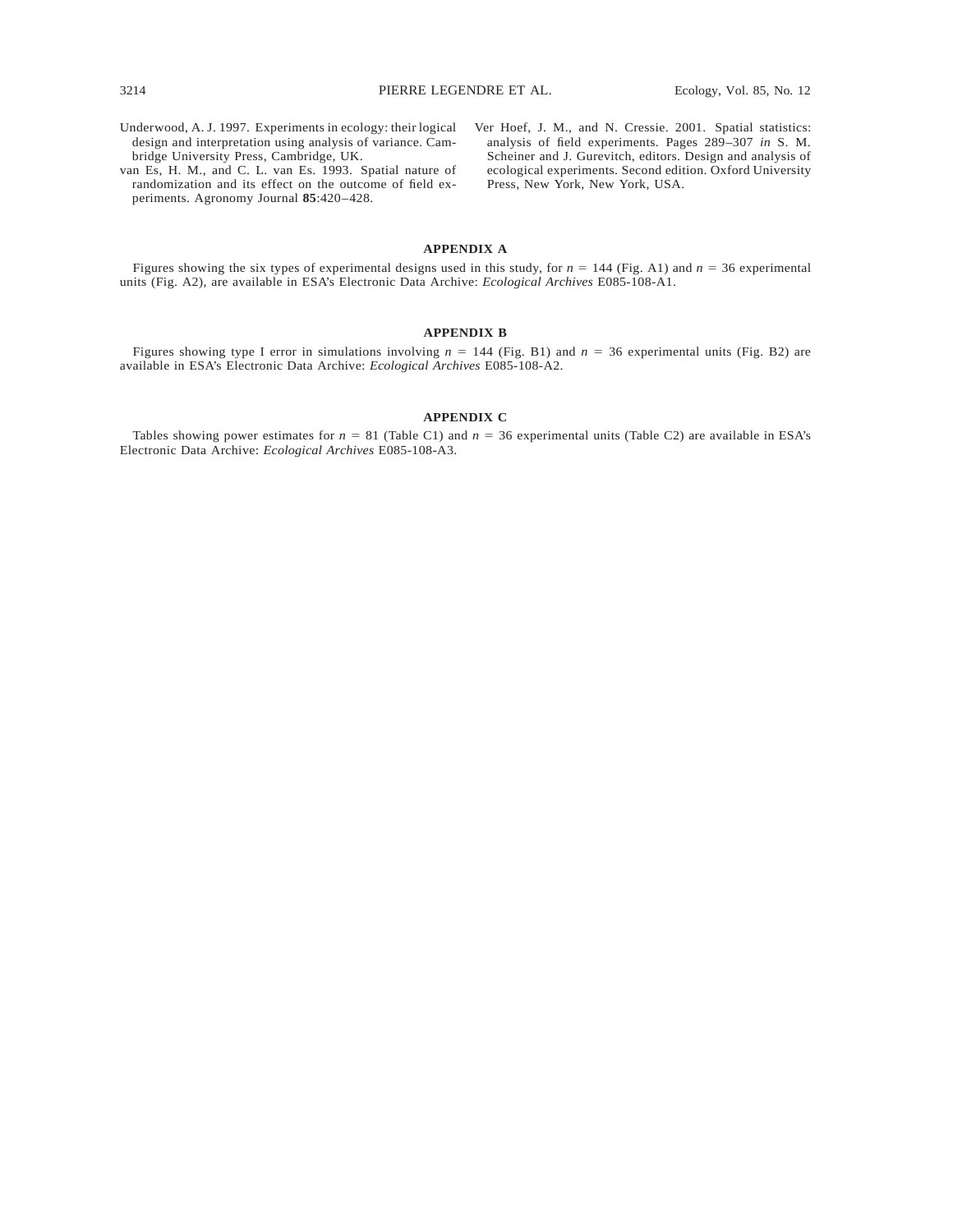*Appendices to:*

Legendre, P., M. R. T. Dale, M.-J. Fortin, P. Casgrain, and J. Gurevitch. 2004. Effects of spatial structures on the results of field experiments. *Ecology* 85: 3202–3214.

# **APPENDIX A**

# *Ecological Archives* **E085-108-A1**

FIGURES SHOWING THE SIX TYPES OF EXPERIMENTAL DESIGNS USED IN THIS STUDY, FOR  $N = 144$  (FIG. A1) AND  $N = 36$  EXPERIMENTAL UNITS (FIG. A2)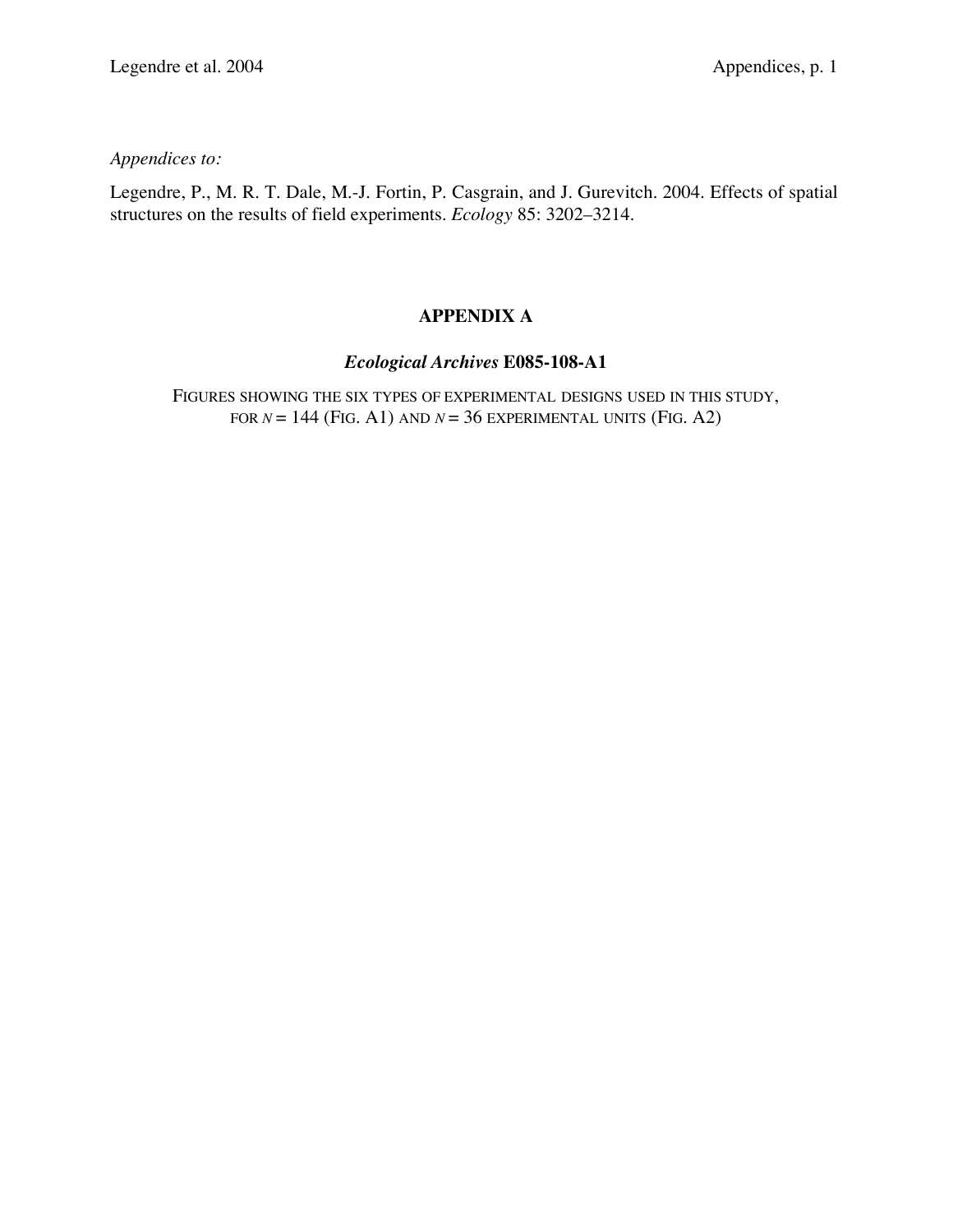Designs with 144 experimental units



FIG. A1. The six types of experimental designs used in this study, for  $n = 144$  experimental units.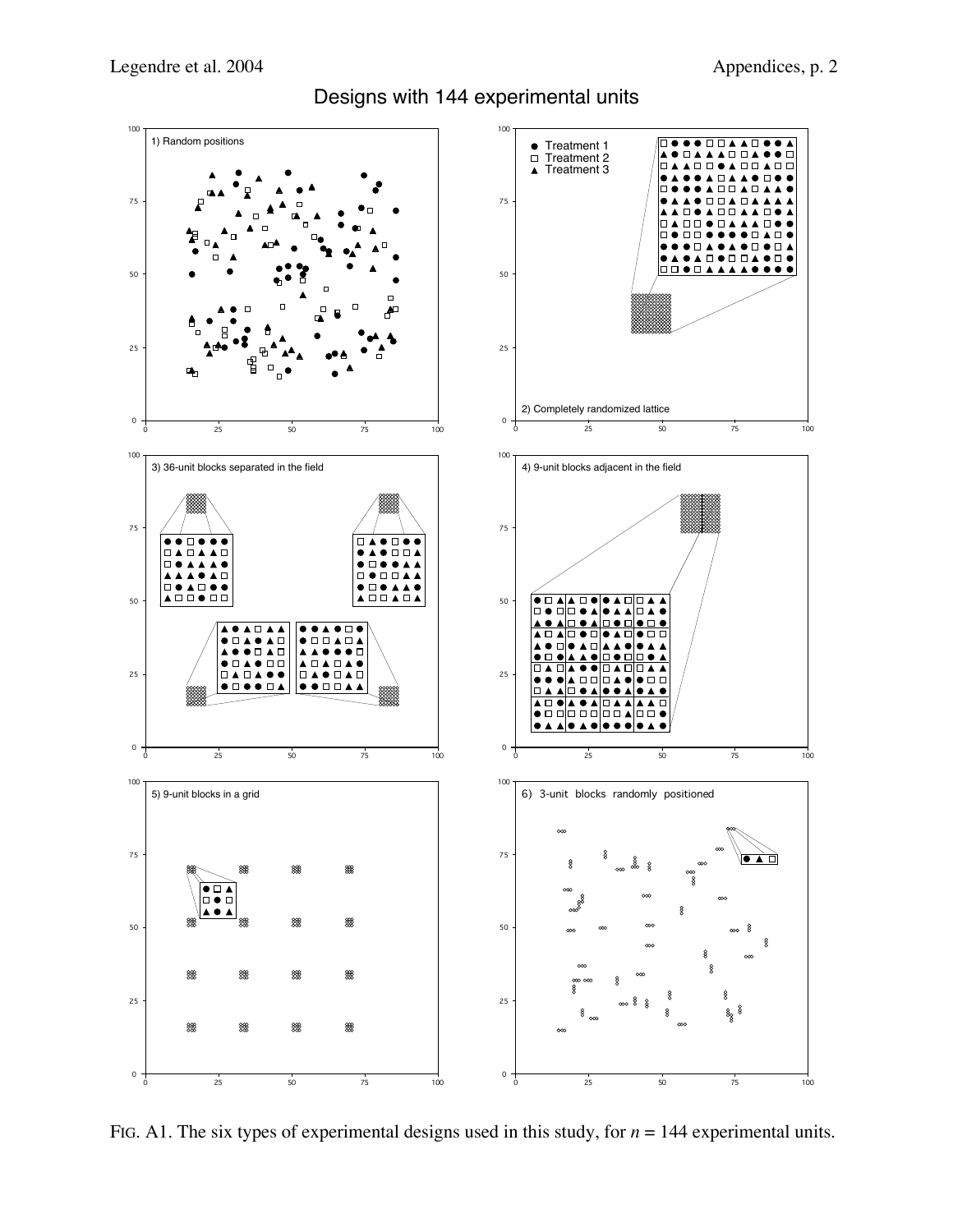Designs with 36 experimental units



FIG. A2. The six types of experimental designs used in this study, for *n* = 36 experimental units.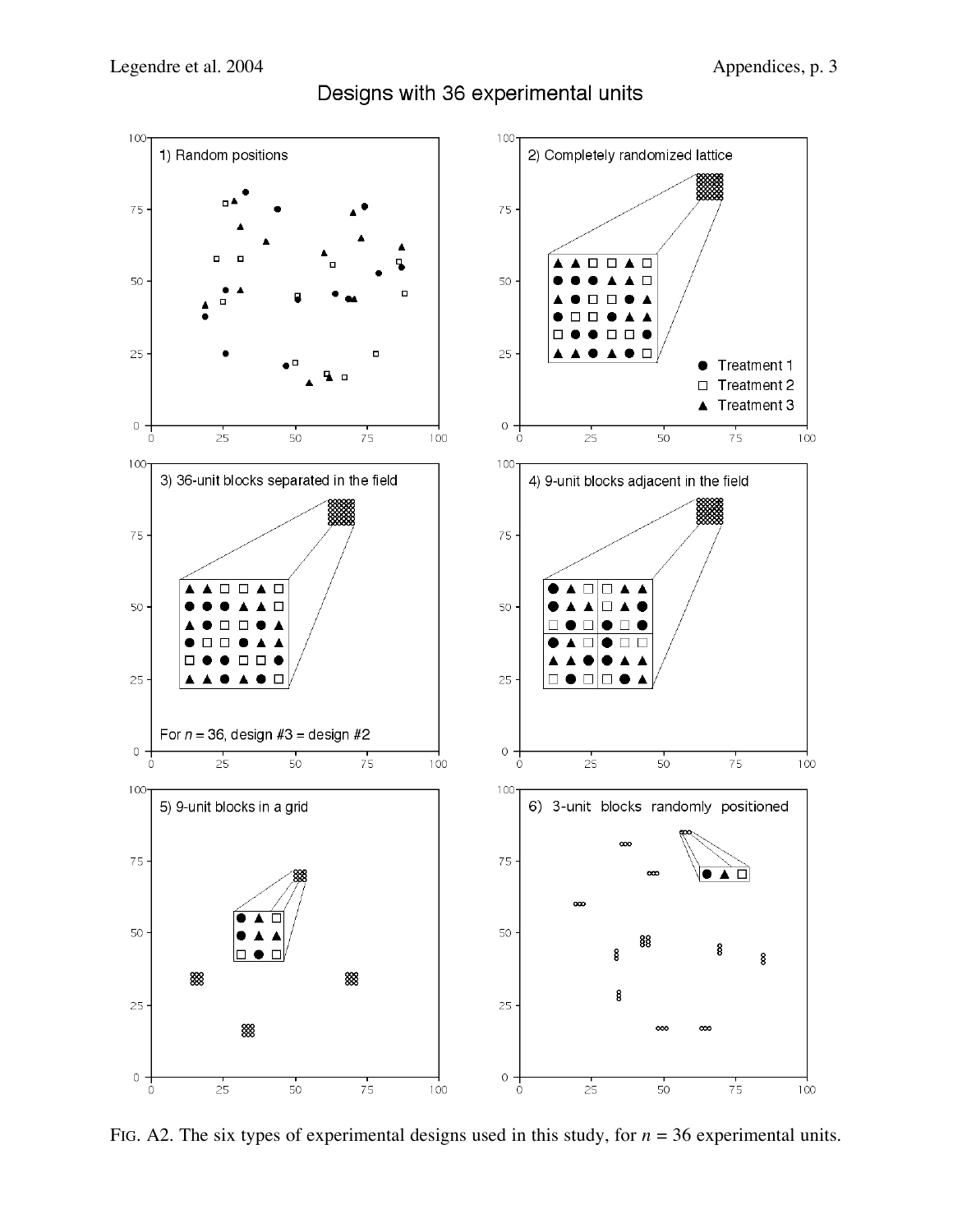# **APPENDIX B**

# *Ecological Archives* **E085-108-A2**

FIGURE SHOWING TYPE I ERROR IN SIMULATIONS INVOLVING  $N = 144$  (FIG. B1) AND  $N = 36$  EXPERIMENTAL UNITS (FIG. B2)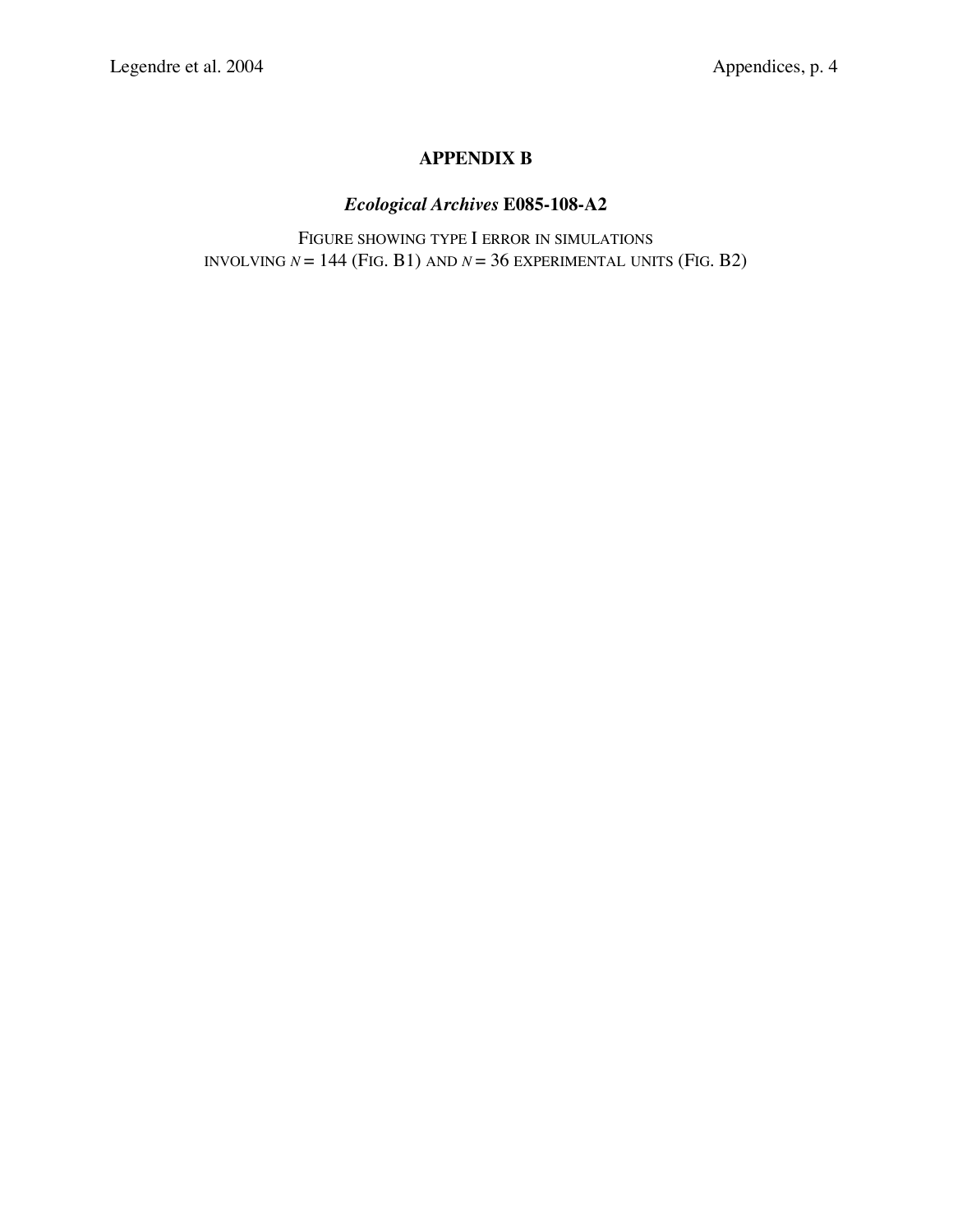

FIG. B1. Rate of type I error in simulations involving  $n = 144$  experimental units after 1000 simulations. The rows of diagrams contain the results for the 6 experimental designs, numbered 1 to 6. Left-hand column: results for simple ANOVA. Middle and right-hand column: results for ANOVA taking blocking into account, statistics *F*1 and *F*2. The 4 types of environmental surfaces are represented by symbols. Abscissa: ranges of values of spatial autocorrelation (*SA*) in the environmental (Envir.) and response variables (Resp.). Asterisks: rejection rates whose confidence intervals do not include the significance level ( $\alpha = 0.05$ ).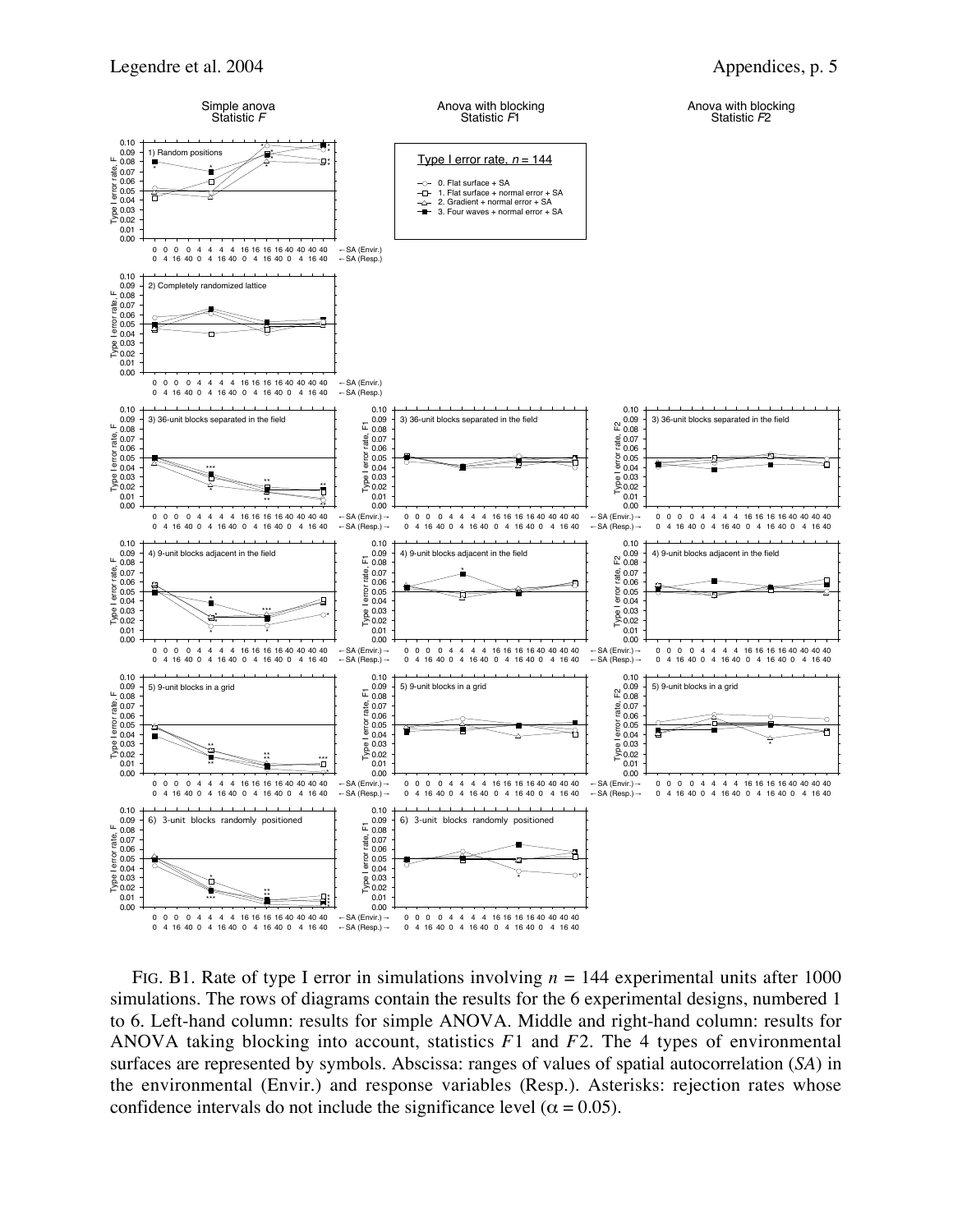

FIG. B2. Rate of type I error in simulations involving  $n = 36$  experimental units after 1000 simulations. The rows of diagrams contain the results for the 6 experimental designs, numbered 1 to 6. Left-hand column: results for simple ANOVA. Middle and right-hand column: results for ANOVA taking blocking into account, statistics *F*1 and *F*2. The 4 types of environmental surfaces are represented by symbols. Abscissa: ranges of values of spatial autocorrelation (*SA*) in the environmental (Envir.) and response variables (Resp.). Asterisks in panels 1-4: rejection rates whose confidence intervals do not include the significance level ( $\alpha = 0.05$ ).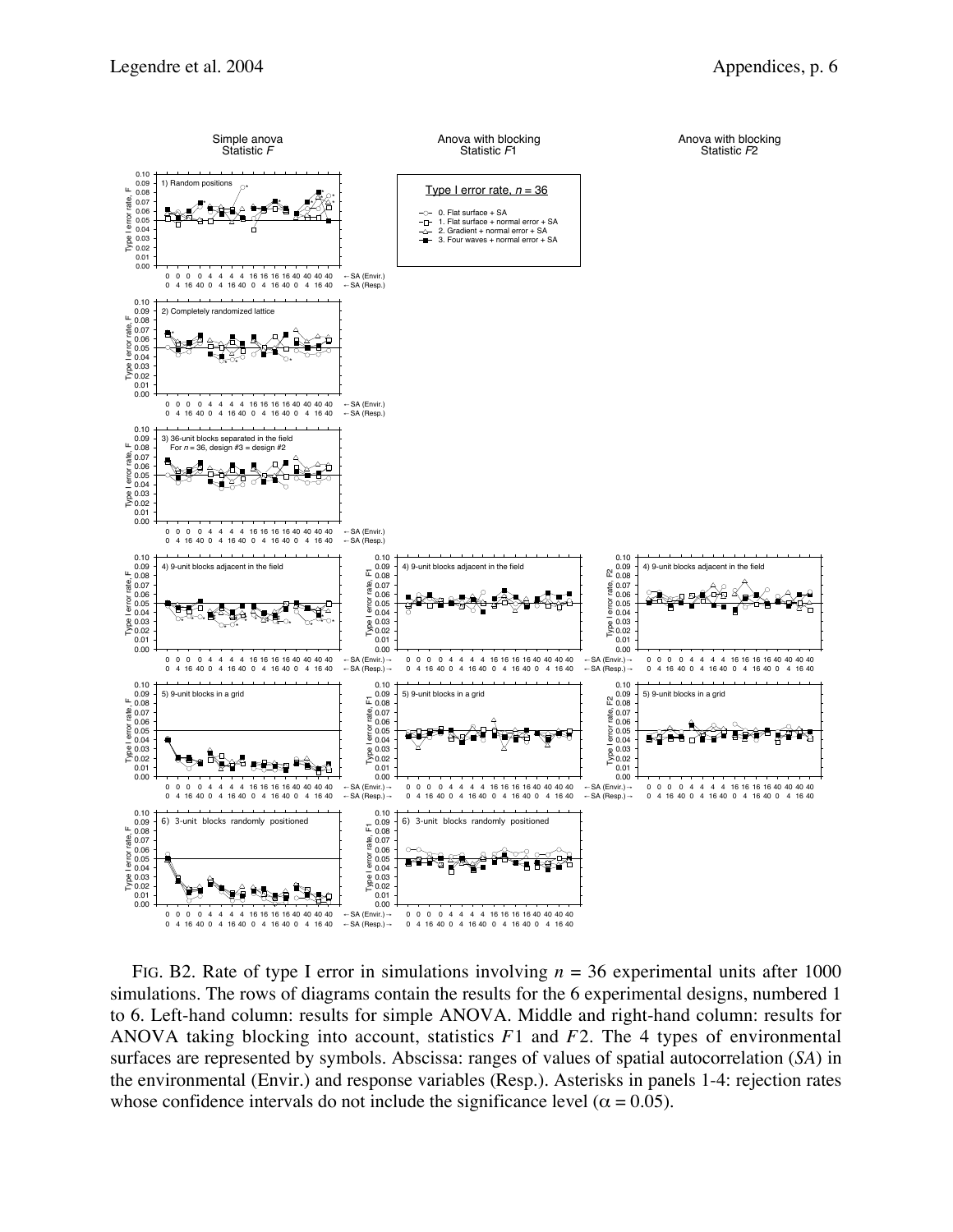## **APPENDIX C**

## *Ecological Archives* **E085-108-A3**

## TABLES SHOWING POWER ESTIMATES FOR  $N = 81$  (TABLE C1) AND  $N = 36$  EXPERIMENTAL UNITS (TABLE C2)

TABLE C1. Selected estimates of power for designs with 81 experimental units. Power values are the slopes of the probit-transformed rejection rates as a function of the square root of the effect sizes; larger slopes mean greater power. Mean powers are only based upon the values of *F* and *F*1.

| Experimental $\Rightarrow$<br>designs |                      | #1<br>Random<br>positions | #2<br>randomized<br>lattice | #3<br>Completely 36-U blocks 9-U blocks<br>separated<br>in the field | #4<br>adjacent<br>in the field         | #5<br>9-U blocks<br>arranged<br>in a grid                             | #6<br>3-U blocks<br>randomly<br>positioned |               |
|---------------------------------------|----------------------|---------------------------|-----------------------------|----------------------------------------------------------------------|----------------------------------------|-----------------------------------------------------------------------|--------------------------------------------|---------------|
| $F$ -statistics $\Rightarrow$         |                      | $\overline{F}$            | $\overline{F}$              | F1(F2)                                                               | F1(F2)                                 | (with replic.) (with replic.) (with replic.) (unreplicated)<br>F1(F2) | F1                                         |               |
| Spatial<br>autocorr.                  | Environ.<br>variable |                           |                             |                                                                      |                                        |                                                                       |                                            | Mean<br>power |
| $\boldsymbol{0}$                      | $\boldsymbol{0}$     | 4.20                      | 4.19                        | 4.19(2.65)                                                           | 4.39 (3.98)                            | 4.23(3.75)                                                            | 4.10                                       | 4.217         |
| $\boldsymbol{0}$                      | $\mathbf{1}$         | 2.71                      | 2.80                        | 2.86(1.84)                                                           | 2.75(2.59)                             | 2.78(2.54)                                                            | 2.71                                       | 2.768         |
| $\boldsymbol{0}$                      | $\overline{2}$       | 2.91                      | 2.81                        | 2.84(1.86)                                                           | 2.75(2.59)                             | 2.80(2.56)                                                            | 2.71                                       | 2.803         |
| $\boldsymbol{0}$                      | 3                    | 2.85                      | 2.68                        | 2.51(1.60)                                                           | 2.66(2.55)                             | 2.73(2.50)                                                            | 2.73                                       | 2.693         |
| $\overline{4}$                        | $\boldsymbol{0}$     | 2.07                      | 2.41                        | 2.41(1.47)                                                           | 2.80(2.50)                             | 2.91(2.48)                                                            | 2.52                                       | 2.520         |
| $\overline{4}$                        | $\mathbf{1}$         | 1.71                      | 2.05                        | 1.79(1.32)                                                           | 2.05(1.75)                             | 2.16(2.09)                                                            | 1.95                                       | 1.952         |
| $\overline{4}$                        | $\overline{2}$       | 1.81                      | 2.00                        | 1.98(1.32)                                                           | 2.06(1.76)                             | 2.13(1.95)                                                            | 2.12                                       | 2.017         |
| $\overline{4}$                        | 3                    | 1.80                      | 1.83                        | 1.76(1.05)                                                           | 1.97(1.85)                             | 2.14(1.97)                                                            | 2.23                                       | 1.955         |
| 16                                    | $\boldsymbol{0}$     | 2.20                      | 3.23                        | 3.26(2.19)                                                           | 3.69(3.33)                             | 3.61(3.23)                                                            | 3.47                                       | 3.243         |
| 16                                    | $\mathbf{1}$         | 1.82                      | 2.47                        | 2.41(1.65)                                                           | 2.45(2.26)                             | 2.60(2.43)                                                            | 2.53                                       | 2.380         |
| 16                                    | $\overline{2}$       | 1.96                      | 2.36                        | 2.38(1.54)                                                           | 2.59(2.36)                             | 2.57(2.41)                                                            | 2.54                                       | 2.400         |
| 16                                    | 3                    | 2.10                      | 2.27                        | 2.20(1.48)                                                           | 2.44(2.27)                             | 2.54(2.26)                                                            | 2.37                                       | 2.320         |
| 40                                    | $\boldsymbol{0}$     | 2.41                      | 3.72                        | 3.81(2.47)                                                           | 4.07(3.68)                             | 3.94(3.48)                                                            | 3.79                                       | 3.623         |
| 40                                    | $\mathbf{1}$         | 1.73                      | 2.56                        |                                                                      | $2.61(1.44)$ $2.69(2.45)$ $2.73(2.57)$ |                                                                       | 2.56                                       | 2.480         |
| 40                                    | $\overline{2}$       | 1.98                      | 2.58                        |                                                                      | $2.62(1.68)$ $2.69(2.50)$ $2.66(2.50)$ |                                                                       | 2.61                                       | 2.523         |
| 40                                    | 3                    | 2.02                      | 2.42                        |                                                                      | $2.18(1.49)$ $2.54(2.48)$              | 2.64(2.45)                                                            | 2.69                                       | 2.415         |
| Mean power                            |                      | 2.268                     | 2.649                       | 2.613                                                                | 2.787                                  | 2.823                                                                 | 2.727                                      | 2.644         |